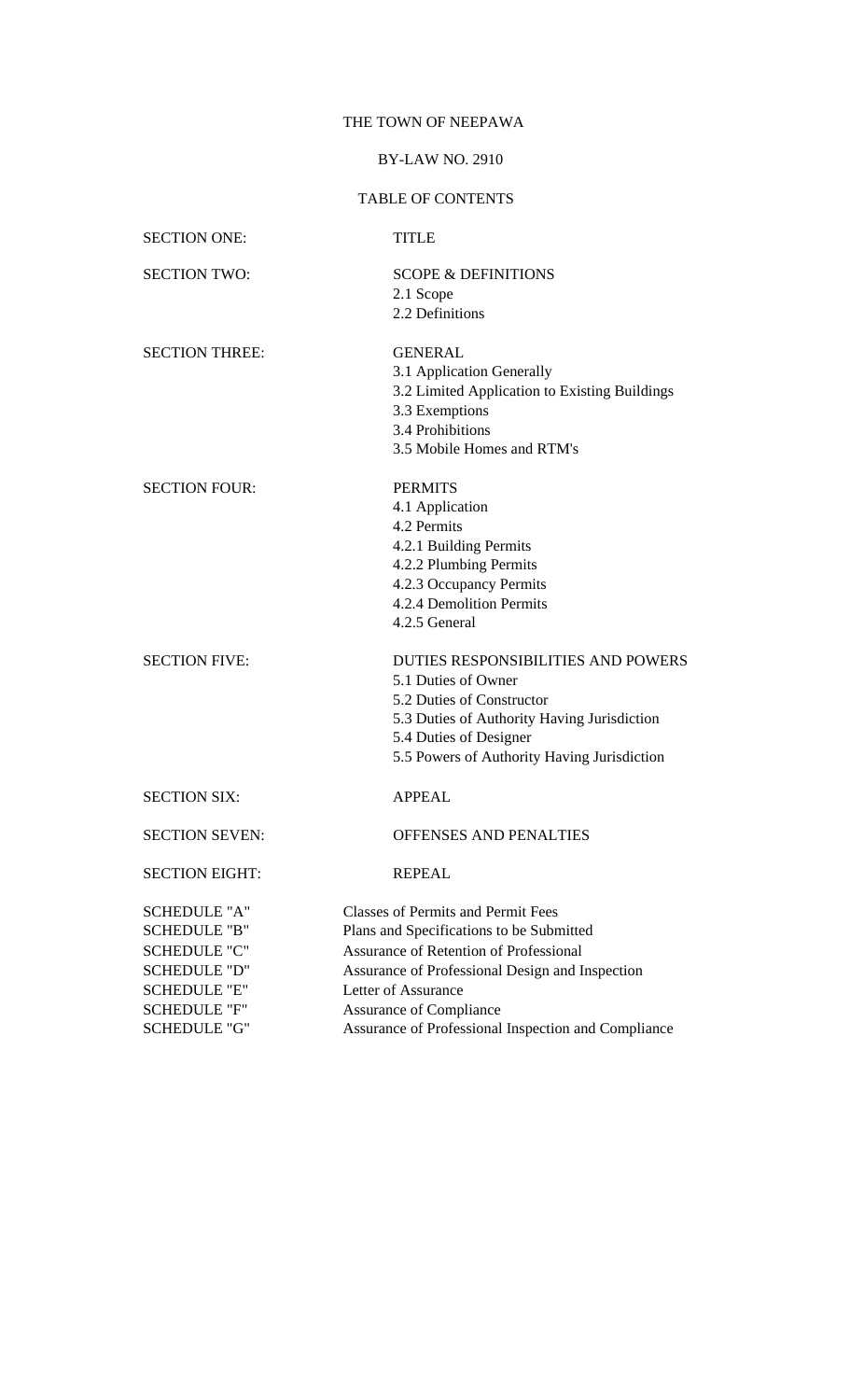### **THE TOWN OF NEEPAWA**

#### **BUILDING BY-LAW NO. 2910**

## **BEING A BY-LAW OF THE TOWN OF NEEPAWA RESPECTING CONSTRUCTION, DEMOLITION AND CHANGE OF USE PERMITS AND INSPECTIONS.**

 WHEREAS Section 232(1) of The Municipal Act empowers Council to pass certain Bylaws respecting construction, demolition and change of use permits and inspections;

 THEREFORE BE IT RESOLVED THAT the Council of the Town of Neepawa, in open meeting assembled enacts as follows:

SECTION 1 TITLE

This by-law may be cited as the Town of Neepawa Building By-Law.

## SECTION 2 SCOPE & DEFINITIONS

- 2.1 SCOPE:
	- 2.1.1 This by-law applies to the whole of the Town of Neepawa in the Province of Manitoba.
	- 2.1.2 This by-law applies to administration and enforcement in the design, construction, erection, placement and occupancy of new buildings, and the alteration, reconstruction, demolition, removal, relocation, occupancy and change in occupancy of existing buildings and any requirements that are necessary to correct unsafe conditions in existing buildings.
	- 2.1.3 The requirements of the Code are hereby adopted and shall apply to all work falling within the scope and jurisdiction of this by-law.
	- 2.1.4 Any construction or condition that lawfully existed before the effective date of this By-law need not conform to the requirements of this by-law if such construction or condition does not constitute an unsafe condition in the opinion of the authority having jurisdiction.

#### 2.2 DEFINITIONS:

| 2.2.1                           | govern.                                           | The words and terms in italics in this by-law shall have the meaning prescribed<br>in subsection 2.2.3 herein, and if no definition is provided herein they shall have<br>the meanings as prescribed in the Code. Should a word or term be defined in<br>both this by-law and the Code, then the definition set forth in this by-law shall |
|---------------------------------|---------------------------------------------------|--------------------------------------------------------------------------------------------------------------------------------------------------------------------------------------------------------------------------------------------------------------------------------------------------------------------------------------------|
| 2.2.2                           | and professions to which the terminology applies. | Definitions of words and phrases used in this by-law that are not specifically<br>defined in the Code or in this subsection shall have the meanings that are<br>commonly assigned to them in the context in which they are used in these<br>requirements, considering the specialized use of terms within the various trades               |
| 2.2.3                           |                                                   | Words and terms in italics in this by-law shall have the following meanings:                                                                                                                                                                                                                                                               |
| "Audit"                         |                                                   | means a random review of design or construction work by the<br>authority having jurisdiction to ascertain<br>compliance with the code and this by-law                                                                                                                                                                                      |
| "Authority Having Jurisdiction" |                                                   | means the Town of Neepawa and, where the<br>context requires, such building inspector or other<br>authority lawfully appointed by Town of<br>Neepawa to administer and enforce the<br>provisions of this by-law                                                                                                                            |
| "Code"                          |                                                   | means the Manitoba Building Code as established, adopted and<br>revised from time to time under Section 3 of the<br>Buildings and Mobile Homes Act.                                                                                                                                                                                        |
| "Council"                       |                                                   | means the municipal council of the Town of<br>Neepawa                                                                                                                                                                                                                                                                                      |
| "Permit"                        |                                                   | means written permission or written<br>authorization from the authority having<br>jurisdiction in respect to matters regulated by<br>this by-law                                                                                                                                                                                           |
|                                 |                                                   |                                                                                                                                                                                                                                                                                                                                            |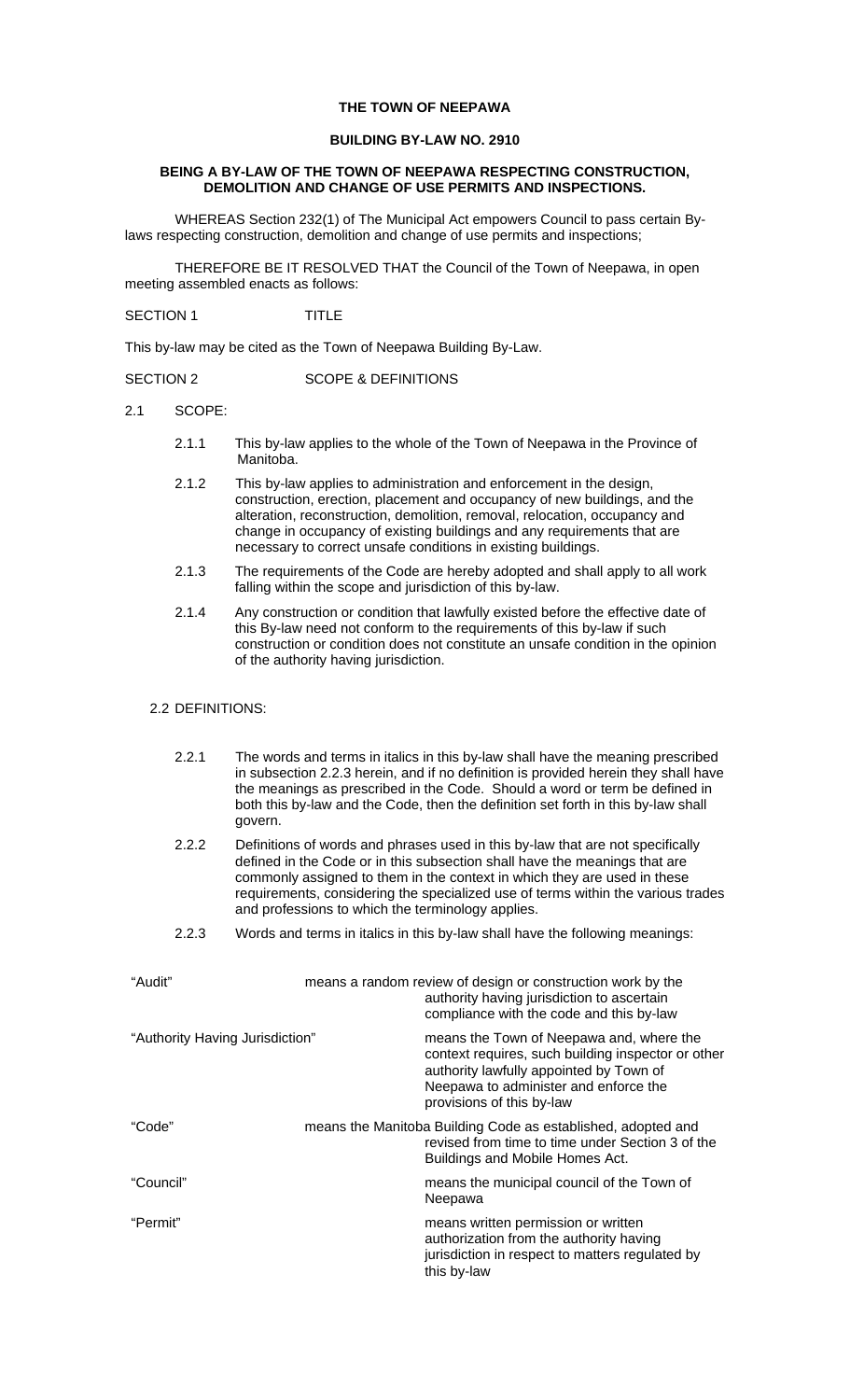| "Person"    | means and includes any individual, corporation,<br>partnership, firm, joint venture, syndicate,<br>association or trust, and any other form of entity<br>or organization                                                                                                                                                                                                                                                                                                                                                                               |
|-------------|--------------------------------------------------------------------------------------------------------------------------------------------------------------------------------------------------------------------------------------------------------------------------------------------------------------------------------------------------------------------------------------------------------------------------------------------------------------------------------------------------------------------------------------------------------|
| "RTM"       | means ready to move houses being houses or buildings constructed<br>in one location and moved to a different location                                                                                                                                                                                                                                                                                                                                                                                                                                  |
| "Valuation" | shall mean the total monetary worth of all<br>construction or work, including all painting,<br>papering, roofing, electrical work, plumbing,<br>permanent or fixed equipment, including any<br>permanent heating, elevator equipment or fire<br>sprinkler equipment, and all labour, materials<br>and other devices entering into and necessary to<br>the prosecution of the work in its completed<br>form. No portion of any building<br>including, mechanical, electrical and plumbing<br>work, shall be excluded from the valuation for a<br>permit |

# SECTION 3 GENERAL

## 3.1 APPLICATION GENERALLY:

 This by-law applies to the design, construction, erection, placement and occupancy of new buildings and the alteration, reconstruction, demolition, removal, relocation, occupancy and change in occupancy of existing buildings.

## 3.2 LIMITED APPLICATION TO EXISTING BUILDINGS:

| 3.2.1 | When a building or any part of it is altered or repaired, the Code applies to the     |
|-------|---------------------------------------------------------------------------------------|
|       | parts of the building altered or repaired except that where in the opinion of the     |
|       | authority having jurisdiction, the alteration will affect the degree of safety of the |
|       | existing building, the existing building shall be improved as may be required by      |
|       | the authority having jurisdiction.                                                    |

- 3.2.2 The number of stories of an existing building or structure shall not be increased unless the entire building or structure conforms with the requirement of the code.
- 3.2.3 The requirements of this by-law apply where the whole or any part of a building is relocated either within or into the area of jurisdiction of the authority having jurisdiction.
- 3.2.4 When the whole or any part of a building is demolished, the requirements of this by-law apply to the work involved in the demolition and to the work required to any parts remaining after demolition to the extent that deficiencies occurring or remaining after demolition require correction.
- 3.2.5 When a building is damaged by fire, earthquake or other cause, the Code, the requirements of this by-law and the appropriate regulations under the Fire Prevention Act, and the Manitoba Fire Code, apply to the work necessary to reconstruct damaged portions of the building.
- 3.2.6 When an unsafe condition exists in or about a building, the Code, the requirements of this by-law and the appropriate regulations in the Fire Prevention Act, and the Manitoba Fire Code, shall apply to the work necessary to correct the unsafe condition.
- 3.2.7 When the occupancy of a building or any part of it is changed, the requirements of this by-law apply to all parts of the building effected by the change.

## 3.3 EXEMPTIONS:

- 3.3.1 These requirements to not apply to
	- (a) sewage, water, electrical, telephone, rail or similar systems located on a street or a public transit right of way.
	- (b) Public utility towers or poles, television and radio or other communication aerials and towers, except for loads resulting from those located on or attached to buildings.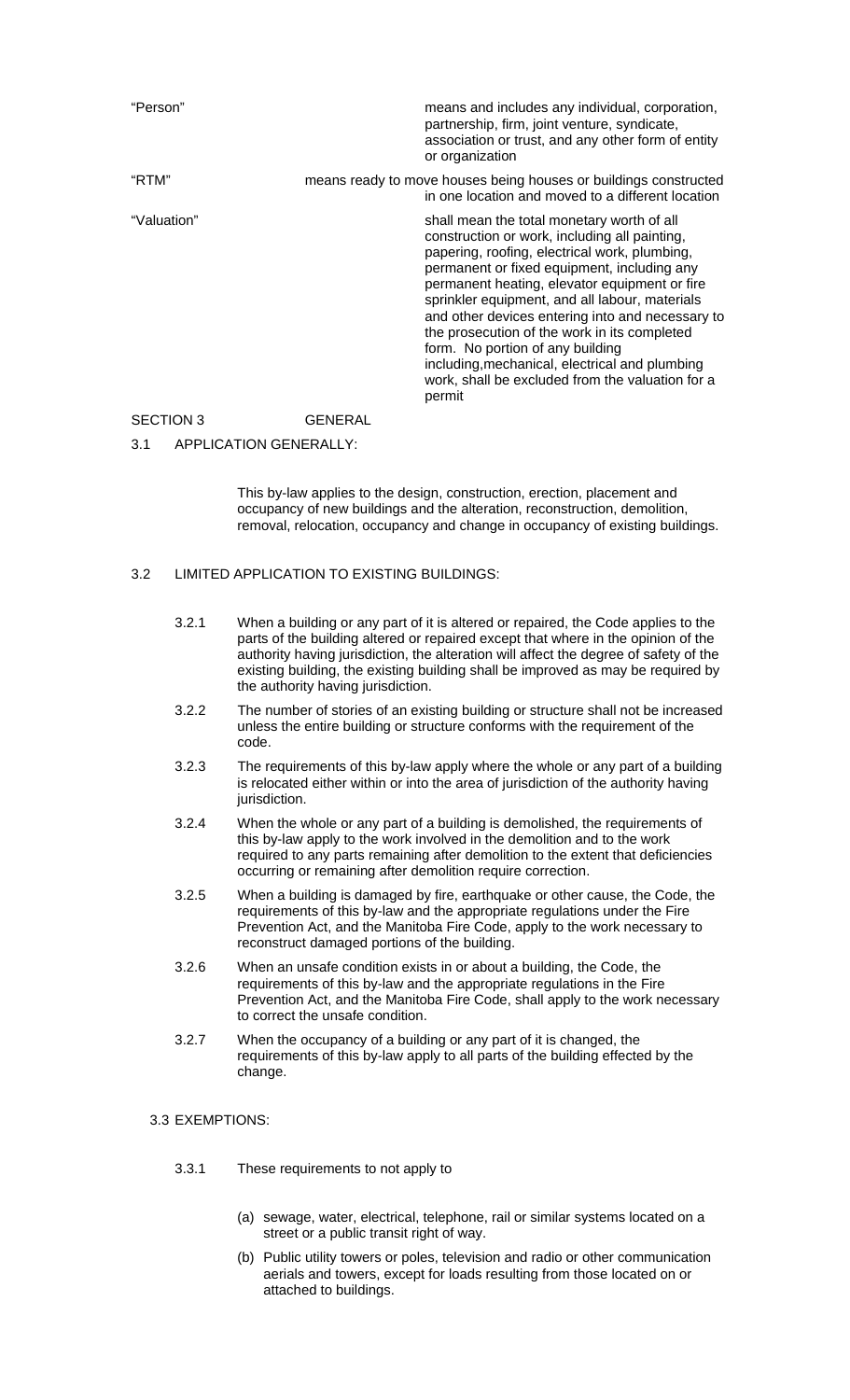- (c) Flood control and hydro electric dams and structures.
- (d) Mechanical or other equipment and appliances not regulated in this by-law.
- (e) Accessory buildings not greater than 10 square meters in building area subject to the concurrence of the authority having jurisdiction.
- (f) A farm building, other than a farm building used as residence, an attached garage or carport.

#### 3.4 PROHIBITIONS:

- 3.4.1 Any person who fails to comply with any order or notice issued by any authority having jurisdiction, or who allows a violation of the requirements of this by-law or of the Code to occur or to continue, contravenes the provisions of this bylaw.
- 3.4.2 No person shall undertake any work or authorize or allow work to proceed on a project for which a permit is required unless a valid permit exists for the work to be done.
- 3.4.3 No person shall deviate from the accepted plans and specifications forming part of the permit, or omit or fail to complete, prior to occupancy, work required by the said accepted plans and specifications, without first having obtained the acceptance of the authority having jurisdiction to allow such deviation except for minor changes to accepted plans and specifications which, when completed would not cause a violation of the Code or other by-laws.
- 3.4.4 Where an occupancy permit is required by Section 4.2.3 herein, no person shall occupy or allow the occupancy of any building, or part thereof, or change the occupancy, unless and until an occupancy permit has been issued by authority having jurisdiction.
- 3.4.5 No person shall knowingly submit false or misleading information to the or authority having jurisdiction concerning any matter relating to this by-law.
- 3.4.6 No person shall excavate or undertake work on, over or under public property, or erect or place any construction or work or store any materials thereon without receiving prior approval in writing from the appropriate government authority.
- 3.4.7 No person shall allow the ground elevations or the property boundaries of a building lot to be changed so as to place a building, or part of it, in contravention of the requirements of this by-law, unless the building, or part of it, is so altered, after obtaining the necessary permit, such that no contravention will occur because of the change of the property boundary or grades.

## 3.5 MOBILE HOMES AND RTM's

- 3.5.1 Mobile homes and/or RTM's shall comply with the requirements of the Code.
- 3.5.2 The authority having jurisdiction may require any or all of the following in respect to a mobile home or RTM sought to be located within the area of jurisdiction of the authority having jurisdiction:
	- (a) the submission of a complete set of plans and specifications;
	- (b) the seal of an Engineer licensed in the Province of Manitoba in respect to all building components requiring professional certification;
	- (c) submission of copies of any or all permits taken out for the mobile home or RTM in the location of its construction together with a copy of any or all inspection reports;
	- (d) such inspections or certifications as the authority having jurisdiction may deem necessary in order to ensure compliance with the Code and this by-law.

#### SECTION 4 PERMITS

4.1 APPLICATION:

4.1.1 Except as otherwise allowed by the authority having jurisdiction, every application for a permit shall be in the form prescribed by the authority having jurisdiction and shall:

> (a) identify and describe in detail the work and occupancy to be covered by the permit for which the application is made,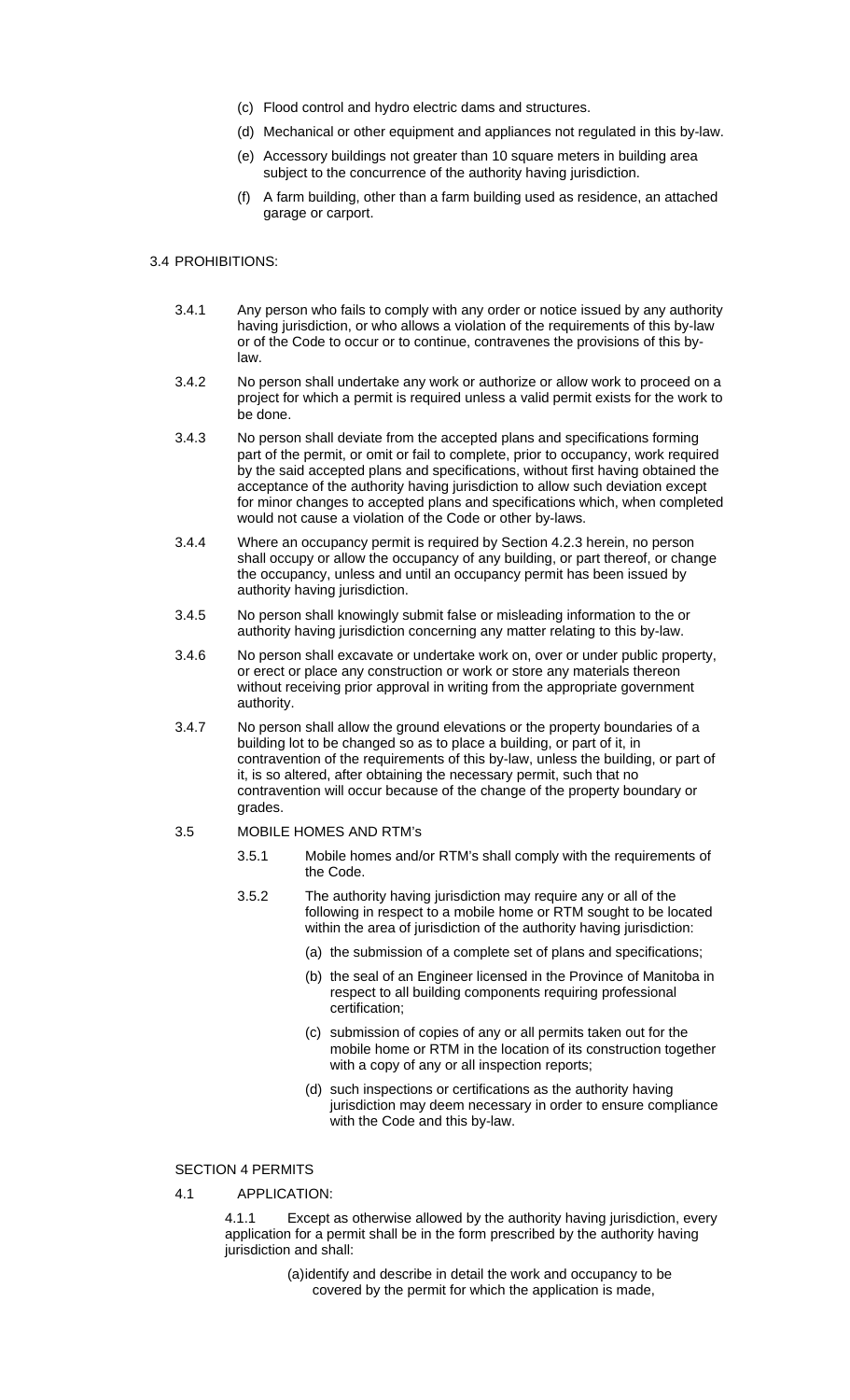- (b) describe the land on which the work is to be done by a description that will readily identify and locate the building lot,
- (c) state the valuation of the proposed work and be accompanied by the required fee as set out on Schedule A hereto; and,
- (d) include those plans and specifications set out on Schedule B hereto (unless otherwise waived by the authority having jurisdiction), and show the occupancy of all parts of the building,
- (e) state the names, addresses and telephone numbers of the owners, architect, professional engineer or other designer, constructor and any inspection or testing agency engaged to monitor the work or part of the work.
- (f) include such additional information as maybe required by the authority having jurisdiction
- 4.1.2 When an application for a permit has not been completed in conformance with the requirements of the authority having jurisdiction within six months after the date of filing, the application shall (unless otherwise extended by the authority having jurisdiction) be deemed to have been abandoned, and can only be reinstated by refiling.
- 4.1.3 A permit shall expire and the right of an owner under the permit shall end if
	- (a) the work authorized by the permit is not commenced within six months from the date of issue of the permit and actively carried out after that, or
	- (b) the work authorized under the permit is suspended for six months unless otherwise extended by the authority having jurisdiction.
- 4.1.4 Any revision to the original application described in article 4.1.1 shall be made in the same manner as for the original permit.
- 4.1.5 Applications for permits may be filed, and permits may be issued to an owner, or to a constructor or other properly authorized agent of the owner.
- 4.2 PERMITS:
- 4.2.1 BUILDING PERMITS:
	- 4.2.1.1 Except as permitted in Article 4.2.1.2 herein, unless a building permit has first been obtained from the authority having jurisdiction, no person shall commence or cause to be commenced:
		- (a) the location, placement, erection or construction of any building or structure or portion thereof;
		- (b) the addition, extension, improvement, alteration or conversion of any building or structure, or portion thereof;
		- (c) the repair, rehabilitation, or renovation of any building or structure, or portion thereof;
		- (d) underpinning;
		- (e) the relocation or removal of any building or structure, or portion thereof;
		- (f) the excavation of any land for any purpose of erecting or location on or above it, any building or structure;
		- (g) the installation, construction, repair, renewal, alteration or extension of a mechanical system;
		- (h) the installation, construction, alteration or extension of a spray paint operation, spray painting booth, dip tank or other special process; or
		- (i) the alteration, addition, erection or re-erection of a sign.

4.2.1.2 A building permit is not required for:

- (a) patching, painting or decorating;
- (b) replacement of stucco, siding or shingles with the same material;
- (c) replacement of doors or windows when the opening is not altered;
- (d) replacement of open landing and stairs;
- (e) construction of fences;
- (f) installation of cabinets and shelves;
- (g) a detached accessory storage building not greater than 10 square meters in building area;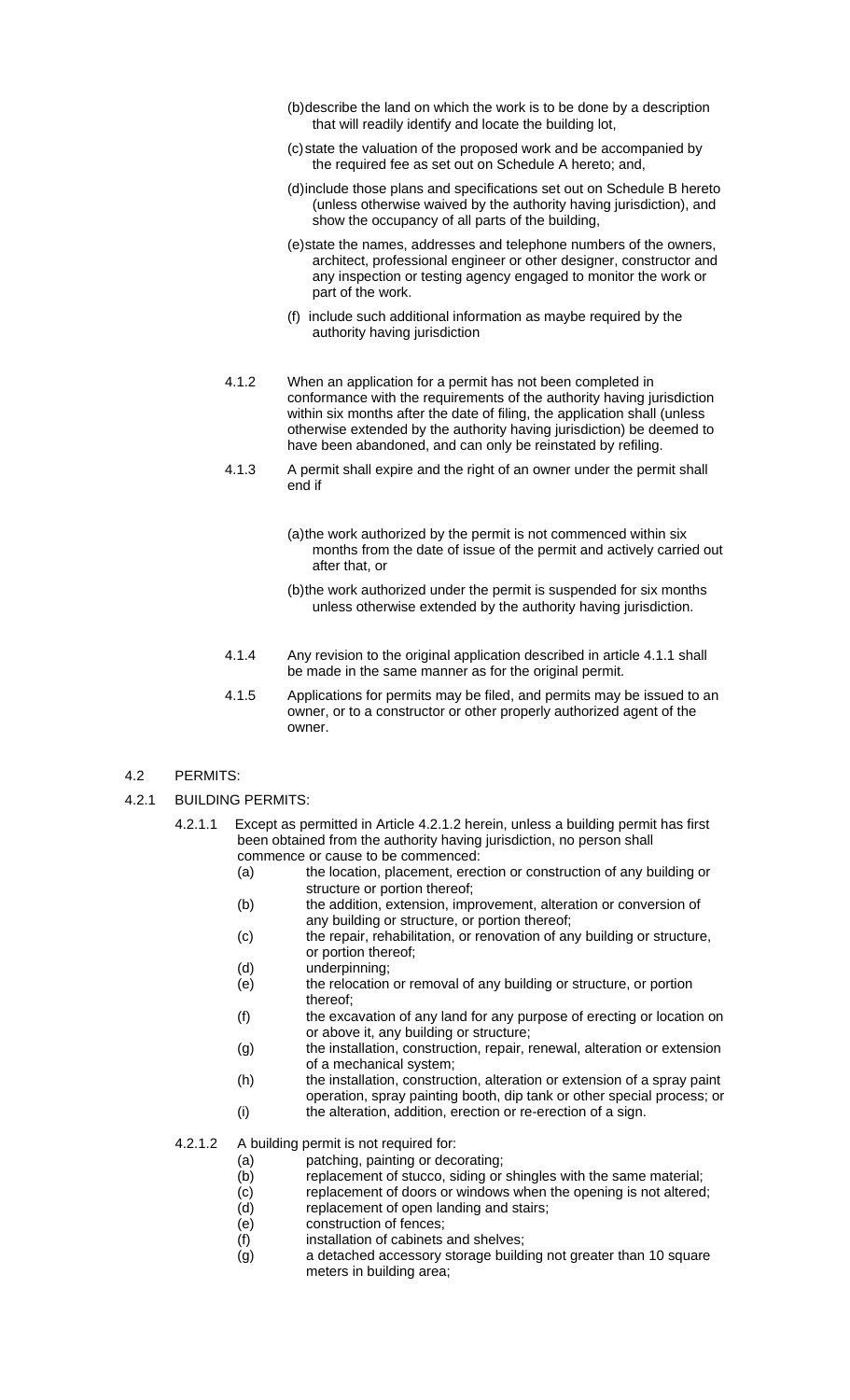- (h) non-structural alterations or repairs where the value of such work is less than five thousand dollars (\$5,000.00)
- 4.2.1.3 Notwithstanding that a building permit is not required for the work described in Article 4.2.1.2, such work shall comply with the Code and the provisions of this or other applicable by-laws and the work shall not place the building or structure in contravention or further contravention of the Code or this or any other by-law.
- 4.2.1.4 Before the issuance of a building permit for cases described in Subsection 5.1.17(1), the owner shall (unless the authority having jurisdiction waives such requirement) submit Letters of Assurance in the forms set out in Schedules C and D, as attached hereto, which:
	- (a) confirm that the owner has retained the necessary architects or professional engineers for all the applicable disciplines, for professional design and inspection; and
	- (b) incorporate the architects' or professional engineers assurance of professional design and commitment for inspection.
- 4.2.1.5 Before the issuance of a building permit, for cases in which professional design is not required, the owner shall (unless the authority having jurisdiction waives such requirement) submit a Letter of Assurance, in the form set out in Schedule E as attached hereto, confirming that the owner will ensure that the building will be constructed in accordance with the Code.

## 4.2.2. PLUMBING PERMITS:

- 4.2.2.1 Except as provided in sentence 4.2.2.2, no person shall construct, extend, alter, renew or repair or make a connection to a plumbing system unless a permit to do so has been obtained.
- 4.2.2.2 A plumbing permit is not required when a valve, faucet, fixture or service water heater is repaired or replaced, a stoppage cleared or a leak repaired, if no change to the piping is required.
- 4.2.2.3 When required by the authority having jurisdiction, the application shall also be accompanied by a plan that shows:
	- (a) the location and size of every building drain, and of every trap and clean out fitting that is on a building drain;
	- (b) the size and location of every soil or waste pipe, trap and vent pipe; and
	- (c) a layout of the potable water distribution system including pipe sizes and valves.
- 4.2.3 OCCUPANCY PERMITS

:

 Except as otherwise permitted herein, no person shall occupy or use or permit the occupancy or use or change the occupancy or use of any building or part thereof, for which an occupancy permit is required hereunder.

- 4.2.3.1 An Occupancy Permit is required from the authority having jurisdiction for:
	- (a) the occupancy of any new building or structure or portion thereof except a single-family dwelling, a two-family dwelling or a multifamily dwelling without shared exit facilities;
	- (b) the occupancy of any existing building or structure where an alteration is made thereto, except a single-family dwelling, a twofamily dwelling or a multi-family dwelling without shared exit facilities;
	- (c) for a change from one Major Occupancy group to another or a change from one division to another within a Major Occupancy group in any existing building or structure, or part thereof;
	- (d) for a change from one use to another within the same division in a Major Occupancy group which results in an increase in the occupant load;
	- (e) for a change or addition of an occupancy classification of a suite in a building; and
	- (f) for a change from a use not previously authorized to a new use
- . 4.2.3.2 Before the issuance of an occupancy permit, the owner shall (unless the authority having jurisdiction waives such requirement) submit Letters of Assurance in the form set out in the applicable Schedules F and G, as attached hereto, confirming that the construction of the building, work or project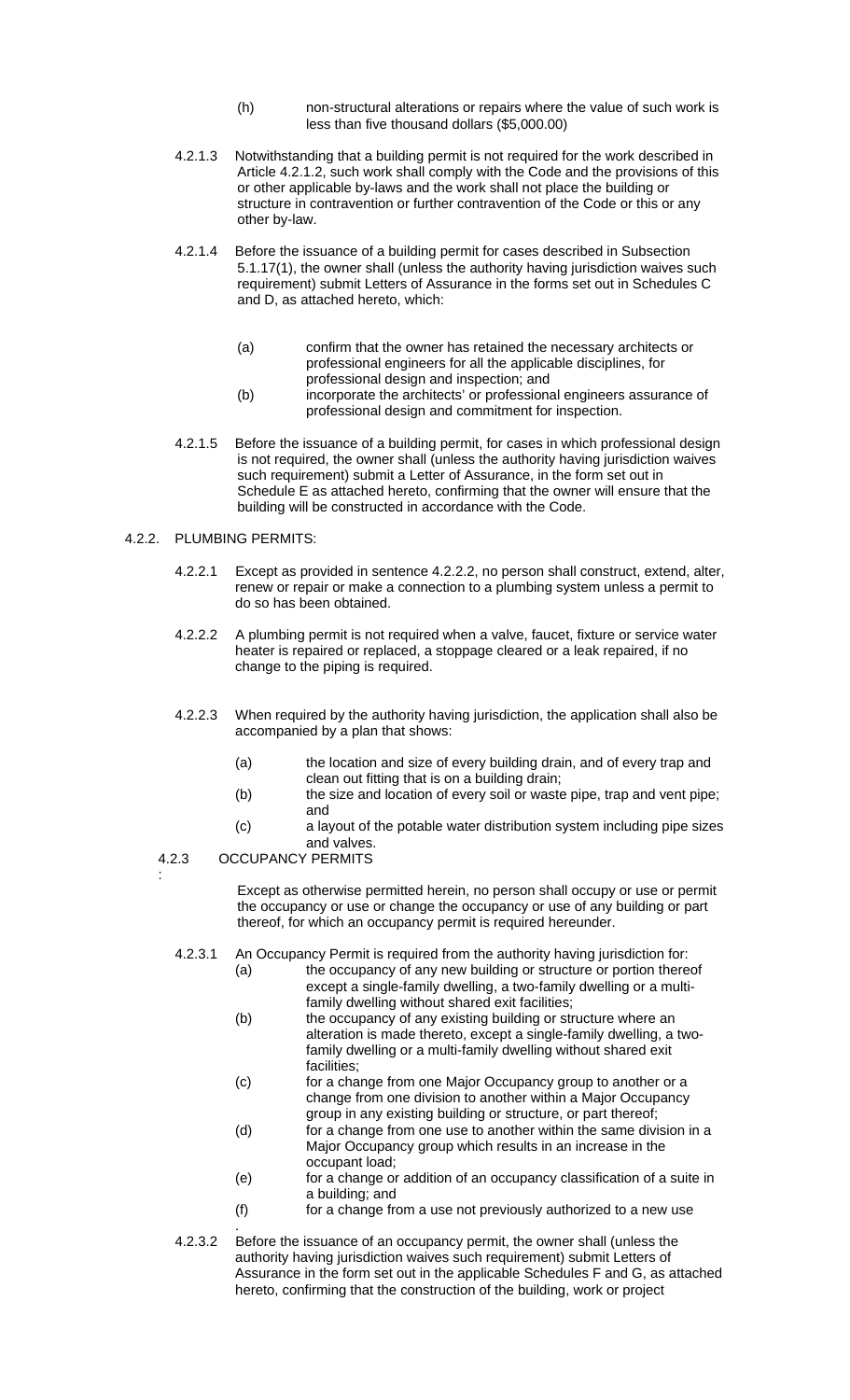conforms with the plans, specifications and related documents for which the building permit was issued.

- 4.2.3.3 The authority having jurisdiction may issue an Interim Occupancy Permit for a partial use of a building or structure subject to any conditions imposed by the authority having jurisdiction.
- 4.2.3.4 No change shall be made in the type of occupancy or use of any building or structure, which would place the building or structure in a different occupancy group, or divisions within a group, unless such building or structure is made to comply with the requirements of the Code for that occupancy group, or division within a group.
- 4.2.3.5 The authority having jurisdiction may issue a Temporary Occupancy Permit for the use of a building or structure approved as a temporary building or structure.
- 4.2.3.6 A Temporary Occupancy Permit shall be for a period not more than six (6) months, but before the expiration of such period, the Temporary Occupancy Permit may be renewed by the authority having jurisdiction for two further six months periods.
- 4.2.3.7 Notwithstanding apparent compliance with this by-law, the authority having jurisdiction may refuse to issue an Occupancy Permit if the building, structure or proposed use is to the authority having jurisdiction's knowledge in violation of a Zoning by-law, or any other by-law of the authority having jurisdiction.
- 4.2.3.8 An applicant for a Occupancy Permit shall supply all information requested by the authority having jurisdiction to show compliance with the by-law and any other relevant by-laws of the authority having jurisdiction
- 4.2.3.9 The required Occupancy Permit shall be displayed and maintained in a legible condition by the owner or his agent in a location acceptable to the authority having jurisdiction.

## 4.2.4 DEMOLITION PERMITS

- 4.2.4.1 No person shall commence or cause to be commenced the demolition of any building or structure, or portion thereof, unless a Demolition Permit has first been obtained from the authority having jurisdiction.
- 4.2.4.2 The demolition of a building or structure shall be subject to the requirements of the Code.

4.2.5 GENERAL

:

:

4.2.5.1 No permit shall be assigned or transferred without the written consent of the authority having jurisdiction.

## SECTION 5 DUTIES, RESPONSIBILITIES & POWERS

- 5.1 DUTIES AND RESPONSIBILITIES OF THE OWNER:
	- 5.1.1 Every owner shall allow the authority having jurisdiction to enter any building or premises at any reasonable time for the purpose of administering and enforcing the requirements of this by-law.
	- 5.1.2 Every owner shall obtain all permits or approvals required in connection with proposed work, prior to commencing the work to which they relate.
	- 5.1.3 Every owner shall:
		- (a) ensure that the plans and specifications on which the issue of any permit was based are available continuously at site of the work for audit or inspection during working hours by the authority having jurisdiction, and that the Permit, or true copy thereof, is posted conspicuously on the site during the entire execution of the work.
		- (b) Keep visible at all times during construction the street number of the premises in figures at least 3 inches (75mm) high and visible from the street or sidewalk.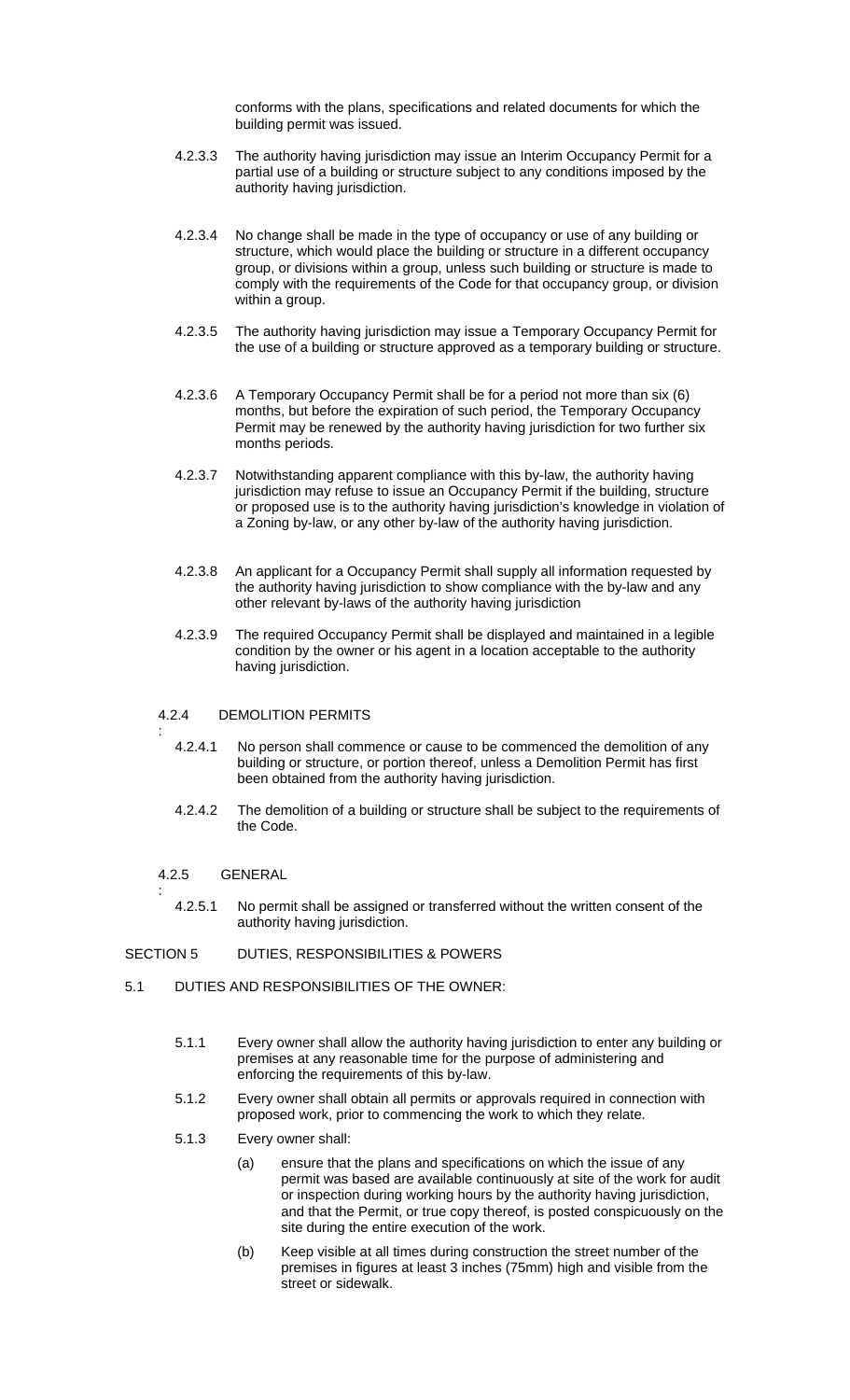- 5.1.4 Every owner shall give notice to the authority having jurisdiction of dates on which he intends to begin work prior to commencing work on the building site.
- 5.1.5 Every owner shall before commencing the work, give notice in writing to the authority having jurisdiction, prior to commencing the work, listing
	- (a) the name, address and telephone number of
		- (i) the constructor or other person in charge of the work;
		- (ii) the designer of the work;
		- (iii) the person reviewing the work; and
		- (iv) any inspection or testing agency engaged to monitor the work or part of the work.
	- (b) any change in or termination or employment of such persons during the course of the construction immediately that such change or termination occurs.
- 5.1.6 Every owner shall give sufficient notice to the authority having jurisdiction.
	- (a) of intent to begin work that the authority having jurisdiction has directed may be subject to audit during construction,
	- (b) of intent to cover work that the authority having jurisdiction has directed may be subject to audit during construction; and
	- (c) when work has been completed and before occupancy.
- 5.1.7 Every owner shall give notice in writing to the authority having jurisdiction
	- (a) immediately upon any change in ownership or change in the address of the owner occurs prior to the issuance of an Occupancy Permit;
	- (b) prior to occupying any portion of the building if it is to be occupied in stages; and
	- (c) of any such other notice as may be required by the authority having jurisdiction.
- 5.1.8 Every owner shall give such other notice to the authority having jurisdiction as may be required by the provisions of the Code or this by-law.
- 5.1.9 Every owner shall make, or have made at his own expense, the tests or inspections necessary to prove compliance with these requirements and shall promptly provide a copy of all such test or inspection reports to the authority having jurisdiction when and as required by the authority having jurisdiction.
- 5.1.10 Every owner shall provide an up-to-date survey of the building site when and as required by the authority having jurisdiction.
- 5.1.11 When required by the authority having jurisdiction, every owner shall uncover and re-cover at his own expense any work that has been covered contrary to an order issued by the above authority.
- 5.1.12 Every owner is responsible for the cost of repair of any damage to public property or works located thereon that may occur as a result of undertaking work for which a building permit was or was not required.
- 5.1.13 Except in one and two family dwellings and their accessory buildings, every owner shall, where required, obtain an occupancy permit from the authority having jurisdiction before any
	- (a) occupancy of a building or part of it after construction, partial demolition or alteration of that building, or
	- (b) change in the occupancy of any building or part of it.
- 5.1.14 Should occupancy occur before the completion of any work being undertaken, every owner shall ensure that no unsafe condition exists or will exist because of the work being undertaken or not completed.
- 5.1.15 The granting of a permit by the authority having jurisdiction shall not in any way relieve the owner of a building from full responsibility for carrying out the work or having it carried out in accordance with these requirements, including ensuring that the occupancy of the building, or any part of it, is in accordance with the terms of the permit.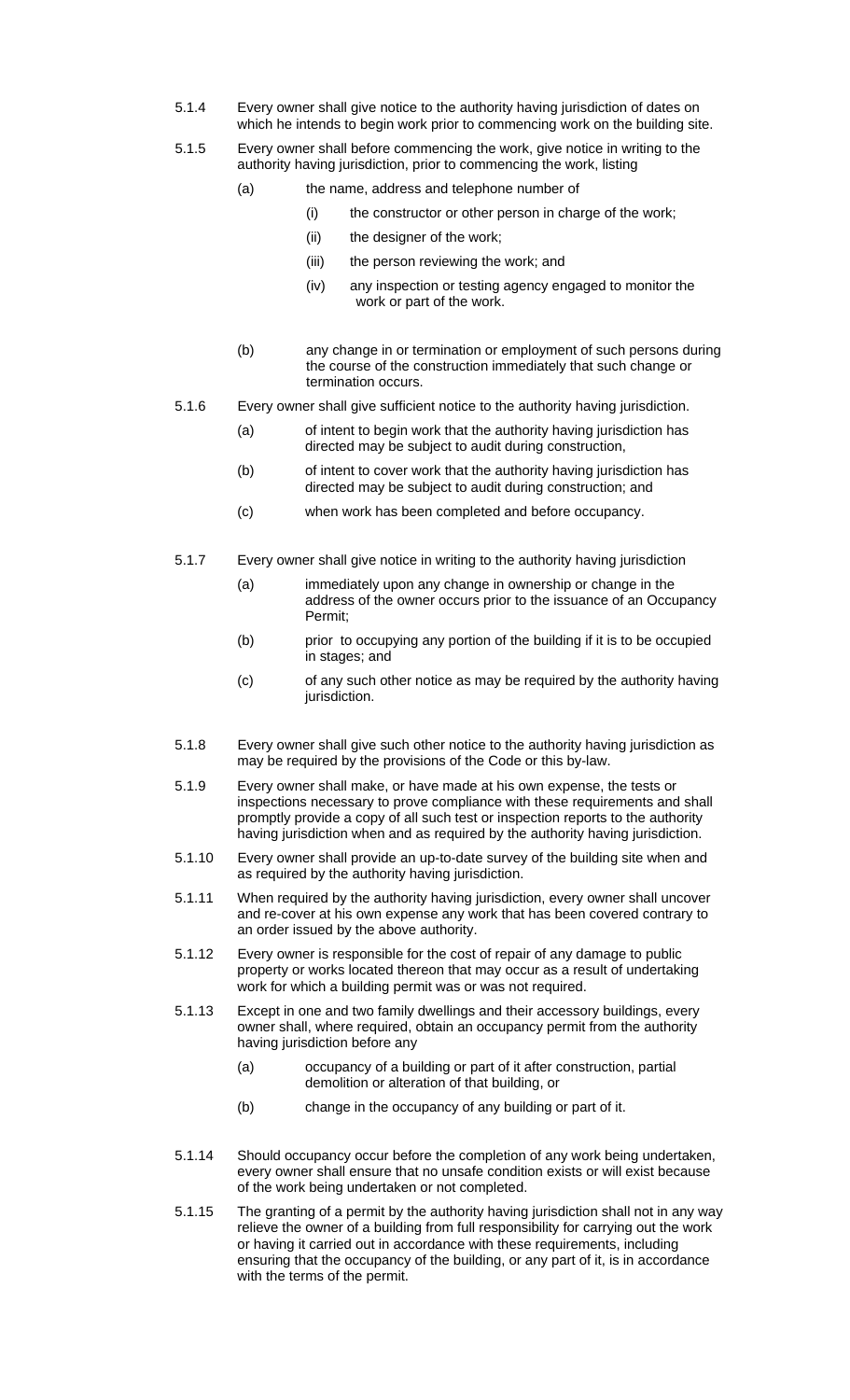- 5.1.16 When a building or part of it is in an unsafe condition, the owner shall immediately take all necessary action to put the building in a safe condition.
- 5.1.17 (1) Every owner who undertakes to construct or have constructed a building which
	- (a) has structural components falling within the scope of Part 4 of the Code,
	- (b) has structural components specifically requiring a professional engineer design in accordance with the Code, or
	- (c) requires the use of firewalls according to the Code,

shall ensure that an architect, professional engineer or both are retained to undertake professional design and inspection.

(2) Professional design and inspection referred to in sentence (1) requires that an architect, professional engineer or both be responsible

- (a) for the design and that all appropriate plans, specifications and related documents meet the requirements of the Code, and the requirements of applicable acts, regulations and by-laws, and bear the seal or stamp of the registered professional, and
- (b) for inspection of construction to ensure compliance with the design and the requirements of applicable acts, regulations and by-laws.

(3) If the engagement of an architect or professional engineer pursuant to Sentences 5.1.17.(1) and (2) is terminated during the construction period, work shall be discontinued until a replacement has been appointed.

(4) The requirements of Sentences 5.1.17(1), (2), and (3) shall apply to a change in occupancy, an alteration, addition, reconstruction or the relocation of a building where and as required by the authority having jurisdiction.

- 5.1.18 Where the dimensions of a structural component are not provided in Part 9 of the Code for use in a building within the scope of that part, and such dimensions are to be determined on the basis of calculation, testing or other means of evaluation, the owner shall retain the services of an architect or professional engineer.
- 5.1.19 Every owner who undertakes to construct, alter, reconstruct, demolish, remove or relocate a building shall provide supervision and coordination of all work and trades.
- 5.1.20 Every owner shall ensure that all materials, systems, equipment, and the like used in the construction, alteration, reconstruction or renovation of a building meet the requirements of applicable acts, regulations and by-laws for the work undertaken.

## 5.2 DUTIES AND RESPONSIBILITIES OF THE CONSTRUCTOR:

- 5.2.1 Every Constructor shall ensure that all construction safety requirements of the Code are complied with.
- 5.2.2 Every Constructor is responsible for ensuring that no excavation or other work is undertaken on public property, and that no building is erected or materials stored in whole or in part thereon without approval first having been obtained in writing from the Council.
- 5.2.3 Every Constructor is responsible jointly and severally with the owner for work actually taken.

## 5.3 DUTIES & RESPONSIBILITIES OF AUTHORITY HAVING JURISDICTION:

- 5.3.1 The authority having jurisdiction shall administer this by-law and shall have the powers of enforcement more particularly set out in Article 5.5 herein.
- 5.3.2 The authority having jurisdiction shall keep copies of all applications received, permits and orders issued, inspections and tests made, and of all papers and documents connected with the administration of the Code and this by-law for such time as required by the provisions of the Municipal Act.
- 5.3.3 Where the authority having jurisdiction seeks to enforce any of the powers set out in Article 5.5.2 herein, the authority having jurisdiction shall issue in writing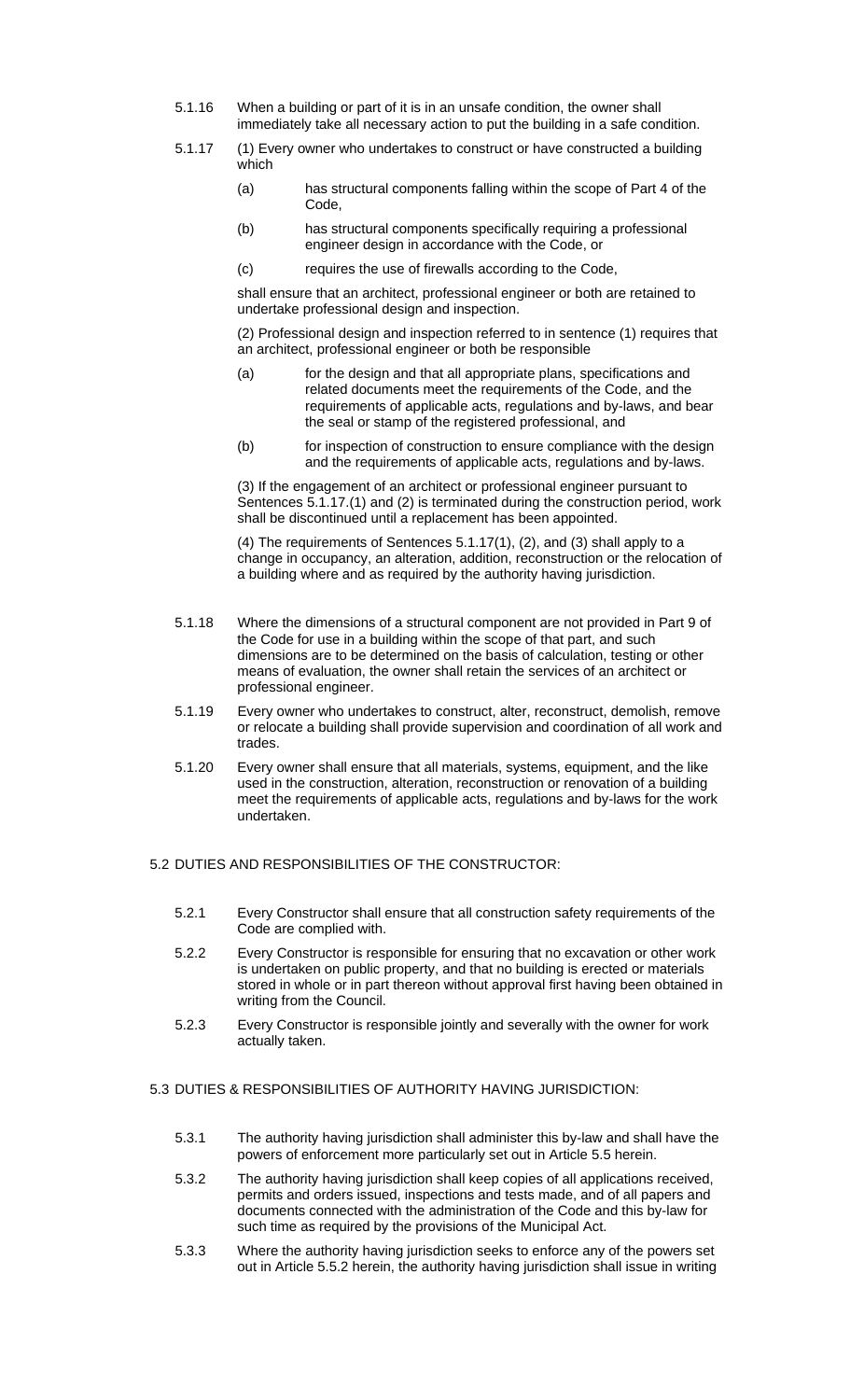such notices or orders as may be necessary to inform the owner of the contravention of the Code or this by-law.

5.3.4 The authority having jurisdiction shall provide, when requested to do so, all reasons for refusal to grant a permit.

5.4 DUTIES AND RESPONSIBILITIES OF THE DESIGNER:

- 5.4.1 When a designer is retained, the designer shall ensure that the design of the building conforms to the Code.
- 5.4.2 When a professional engineer or architect is required by the Code or the requirements of this by-law, they shall do inspections to ensure that the construction conforms to the design and the Code.
- 5.4.3 Every designer is required to submit to the authority having jurisdiction:
	- (a) all information needed for review of the design
	- (b) any changes to the design for which a permit has or may be issued;
	- (c) copies of all inspection reports for inspections done by the designer and others, and

(d) any other documentation or certification required by the authority having jurisdiction.

- 5.4.4 Every designer shall ensure that all materials, systems, equipment or related matter specified for the construction, alteration, reconstruction or renovation of a building meet the requirements of the Code and the requirements of applicable Acts, regulations and by-laws for the work to be undertaken.
- 5.4.5 If the responsible architect and or professional engineer withdraws from the project, he shall immediately advise the authority having jurisdiction.
- 5.4.6 Prior to the issuance of an occupancy permit, the responsible architect and/or professional engineer shall, where required by the authority having jurisdiction submit a certificate stating

"The construction has been reviewed under my supervision in accordance with recognized professional inspection standards, and that to the best of my/our knowledge the structure was constructed in accordance with the accepted drawings and specifications and requirement of the applicable by-laws."

54.7 The responsible architect and/or professional engineer shall sign, date and seal all of the documents referred to in this article.

## 5.5 POWERS OF AUTHORITY HAVING JURISDICTION:

- 5.5.1 The authority having jurisdiction may enter any building or premises at any reasonable time to audit for compliance with the Code or these requirements, or to determine if an unsafe condition exists.
- 5.5.2 The authority having jurisdiction is empowered to issue orders for:
	- (a) an owner or authorized agent to hold at specific stages of construction in order to facilitate an audit or inspection;
	- (b) a person who contravenes these requirements to comply with them within the time period that may be specified;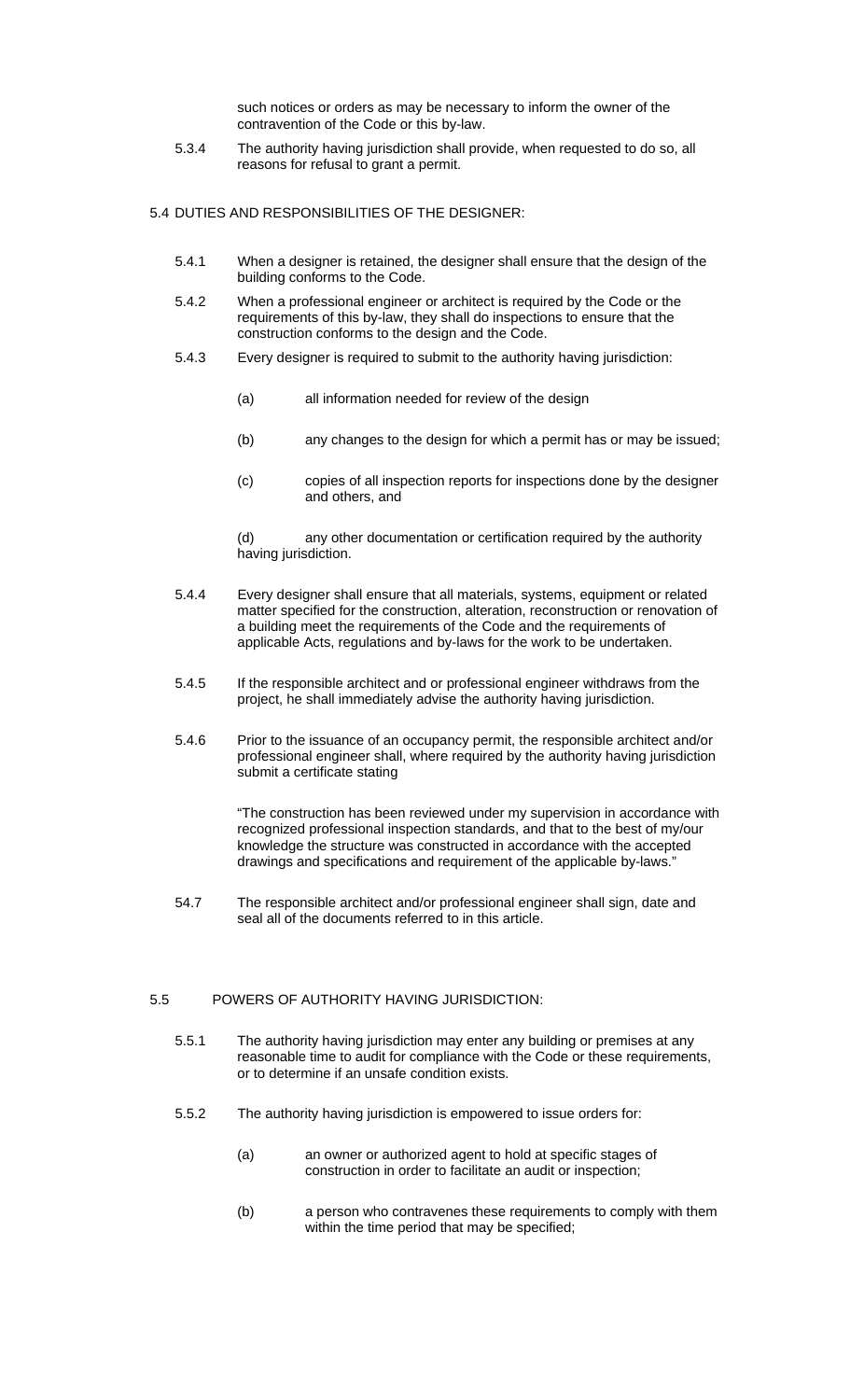- (c) work to stop on the building or any part of it if such work is proceeding in contravention of these requirements, or if there is deemed to be an unsafe condition;
- (d) the removal of any unauthorized encroachment on public property;
- (e) the removal of any building or part of it constructed in contravention of these requirements;
- (f) the cessation of any occupancy in contravention of these requirements;
- (g) the cessation of any occupancy if any unsafe condition exists because of work being undertaken or not completed, and
- (h) correction of any unsafe condition.
- 5.5.3 The authority having jurisdiction may direct that tests of materials, equipment, devices, construction methods, structural assemblies or foundation conditions be made, or sufficient evidence or proof be submitted at the expense of the owner, where such evidence or proof is necessary to determine whether the material, equipment, device, construction or foundation condition meets these requirements.
- 5.5.4 The authority having jurisdiction, may require an owner to submit, in addition to the information required in Article 4.1.1, an up-to-date plan or survey, prepared by a registered land surveyor, architect or professional engineer, as is appropriate to the work, and which shall contain sufficient information regarding the site and the location of any building
	- (a) to establish before construction begins that all the requirements related to this information will be complied with; and
	- (b) to verify that, upon completion of the work, all such requirements have been complied with.
- 5.5.5 The authority having jurisdiction may ask for any other documentation or tests deemed necessary at the expense of the owner.
- 5.5.6 Notwithstanding any other provisions herein, wherein the opinion of the authority having jurisdiction the site conditions, the size or complexity of a building, part of a building or building component warrant, or for any other reason, the authority having jurisdiction, may require that the owner have the following done at his/her expense:
	- (a) the appropriate plans, specifications and related documents be reviewed by and bear the seal or stamp of an architect or professional engineer,
	- (b) the work be inspected during construction by the architect or professional engineer responsible for the work.
- 5.5.7 The authority having jurisdiction may issue a building permit at the risk of the owner with, if necessary, conditions to ensure compliance with these requirements and any other applicable regulations, to excavate or to construct a portion of a building before all the plans of the project have been submitted to the authority having jurisdiction.
- 5.5.8 The authority having jurisdiction may refuse to issue any permit
	- (a) whenever information submitted is inadequate to determine compliance with the provisions of these requirements,
	- (b) whenever incorrect information is found to have been submitted,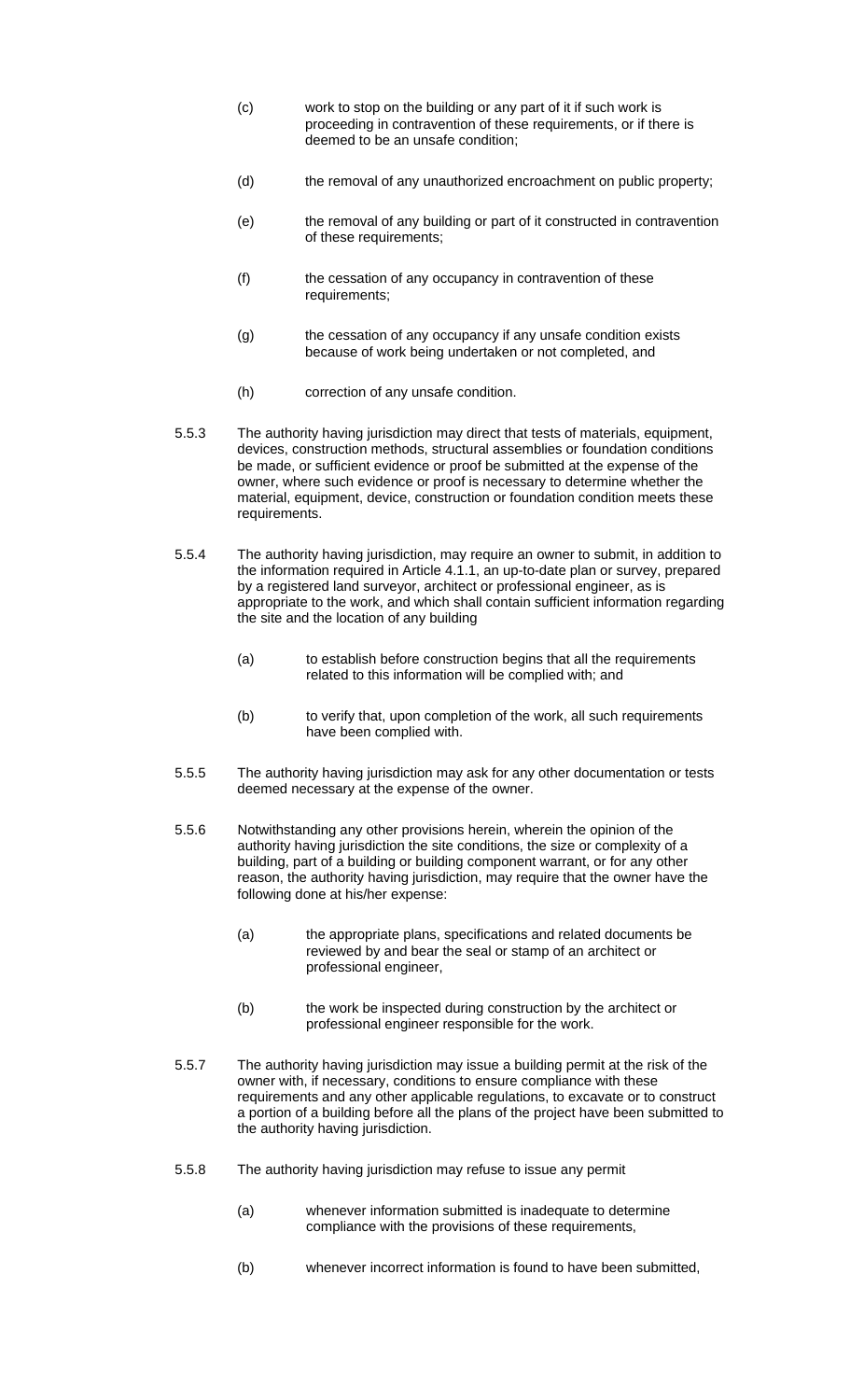- (c) that would authorize any building work or occupancy that would not be permitted by these requirements, or
- (d) that would be prohibited by any other Act, regulation or by-law.
- 5.5.9 The authority having jurisdiction may revoke a permit by written notice to the permit holder if
	- (a) there is a contravention of any condition under which the permit was issued,
	- (b) the permit was issued in error, or
	- (c) the permit was issued on the basis of incorrect information,
	- (d) the work is being done contrary to the terms of the permit.
- 5.5.10 The authority having jurisdiction may place a valuation on the cost of the work for the purpose of determining permit fees. Such valuation shall take precedence over any valuation provided by the owner.
- 5.5.11 The authority having jurisdiction may issue an occupancy permit, subject to compliance with provisions to safeguard persons in or about the premises, to allow the occupancy of a building or part of it for the accepted use, before commencement or completion of the construction or demolition work.
- 5.5.12 When any building, construction or excavation or part of it is in an unsafe condition, as a result of being open or unguarded, or because of danger from fire or risk of accident because of its ruinous or dilapidated state, faulty construction, abandonment or other, and when due notice to correct such condition has not been complied with, the authority having jurisdiction may
	- (a) demolish, remove or make safe such building, construction excavation or part of it at the expense of the owner and may recover such expense in like manner as municipal taxes, and
	- (b) take such other measures as he may consider necessary to protect the public.
- 5.5.13 Notwithstanding any other provisions herein, when, in the opinion of the authority having jurisdiction, immediate measures need to be taken to avoid an imminent danger, the authority having jurisdiction may take such action as is appropriate, without notice and at the expense of the owner.
- 5.5.14 The authority having jurisdiction may withhold issuing an occupancy permit on completion of the building or part of the building, until the owner has provided letters to certify compliance with the Code, these requirements and the requirements of applicable Acts, regulations or by-laws.
- 5.5.15 The authority having jurisdiction may issue to the owner an order or notice in writing to correct any unsafe conditions observed in any building.

#### SECTION 6 APPEAL

6.1 Any person aggrieved by any decision or order of the authority having jurisdiction as to the issuance of permits, the prevention of construction or occupancy of buildings, the demolition or removal of buildings, or structures, or any other matter herein may, within fifteen (15) days from the date of the decision, appeal to the Council. All decisions or orders remain in effect during the appeal process.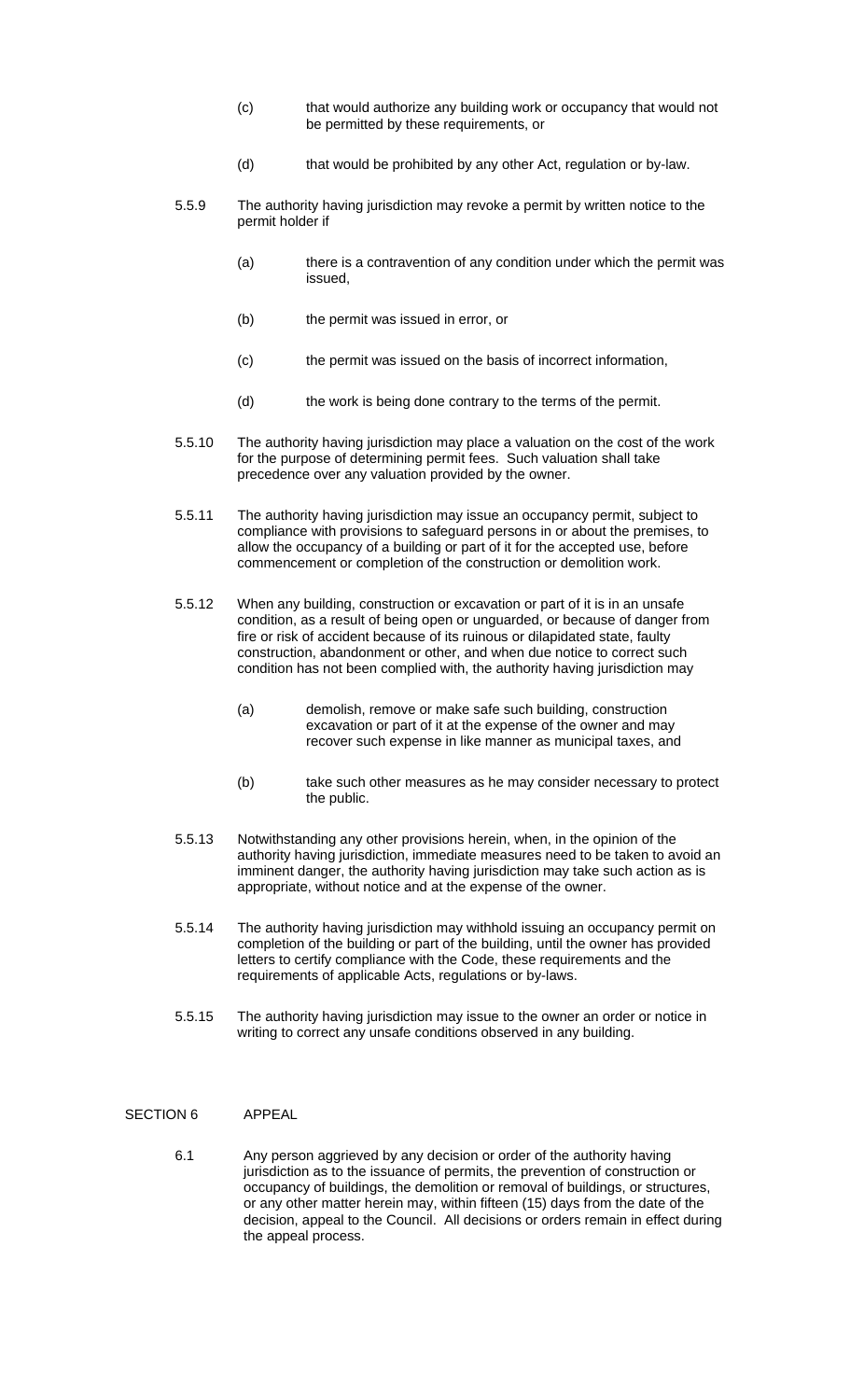- 6.2 Council may hear the appeal as a committee of the whole or by subcommittee especially established for this purpose.
- 6.3 Upon the hearing of an appeal, the Council may:
	- (a) uphold, rescind, suspend or modify any decision or order given by the authority having jurisdiction;
	- (b) extend the time within which compliance with the decision or order shall be made; or
	- (c) make such other decision or order as in the circumstances of each case it deems just;

and the decision or order of the Council upon being communicated to the appellant, shall stand in place of the decision or order against which appeal is made, and any failure to comply with the decision or order is an offense.

## SECTION 7 OFFENCES AND PENALTIES

- 7.1 Any person who contravenes or disobeys, or refuses or neglects to obey
	- (a) any provision of the Code or this by-law or any provision of any other by-law that, by this by-law, is made applicable; or
	- (b) any order or decision of the Council under Article 6 herein;

for which no other penalty is herein provided is guilty of any offense and liable, on summary conviction, to a fine not exceeding five thousand dollars (\$5,000.00), or in the case of an individual, to imprisonment for a term not exceeding six months or to both such fine and such an imprisonment.

- 7.2 Where a corporation commits an offense against the Code or this by-law, each Director or Officer of the corporation who authorized, consented to, connived at, or knowingly permitted or acquiesced in, the doing of the act that constitutes the offense, is likewise guilty of the offenses and liable, on summary conviction, to the penalty for which provision is made in Subsection 7.1 aforesaid.
- 7.3 Where the contravention, refusal, neglect, omission, or failure, continues for more than one day, the person is guilty of a separate offenses for each day it continues.

#### SECTION 8 REPEAL

- 8.1 By-law No. 2332 and any amending or prior by-laws pertaining to building bylaws are hereby repealed.
- 8.2 The repeal of the by-laws in the last preceding section mentioned shall not revive any by-law or any provision of any by-law repealed by them, nor shall the said repeal prevent the effect of any saving clause in the said by-laws or the application of any of the said by-laws or any other by-law or provision of law formerly in force to any transaction matter or thing anterior to the said repeal to which they would otherwise apply.
- 8.3 And the repeal of the said by-laws should not affect:
	- (a) any penalty, forfeiture or liability incurred before the time of such repeal, or any proceedings for enforcing the same, had, done, completed or pending at the time of such repeal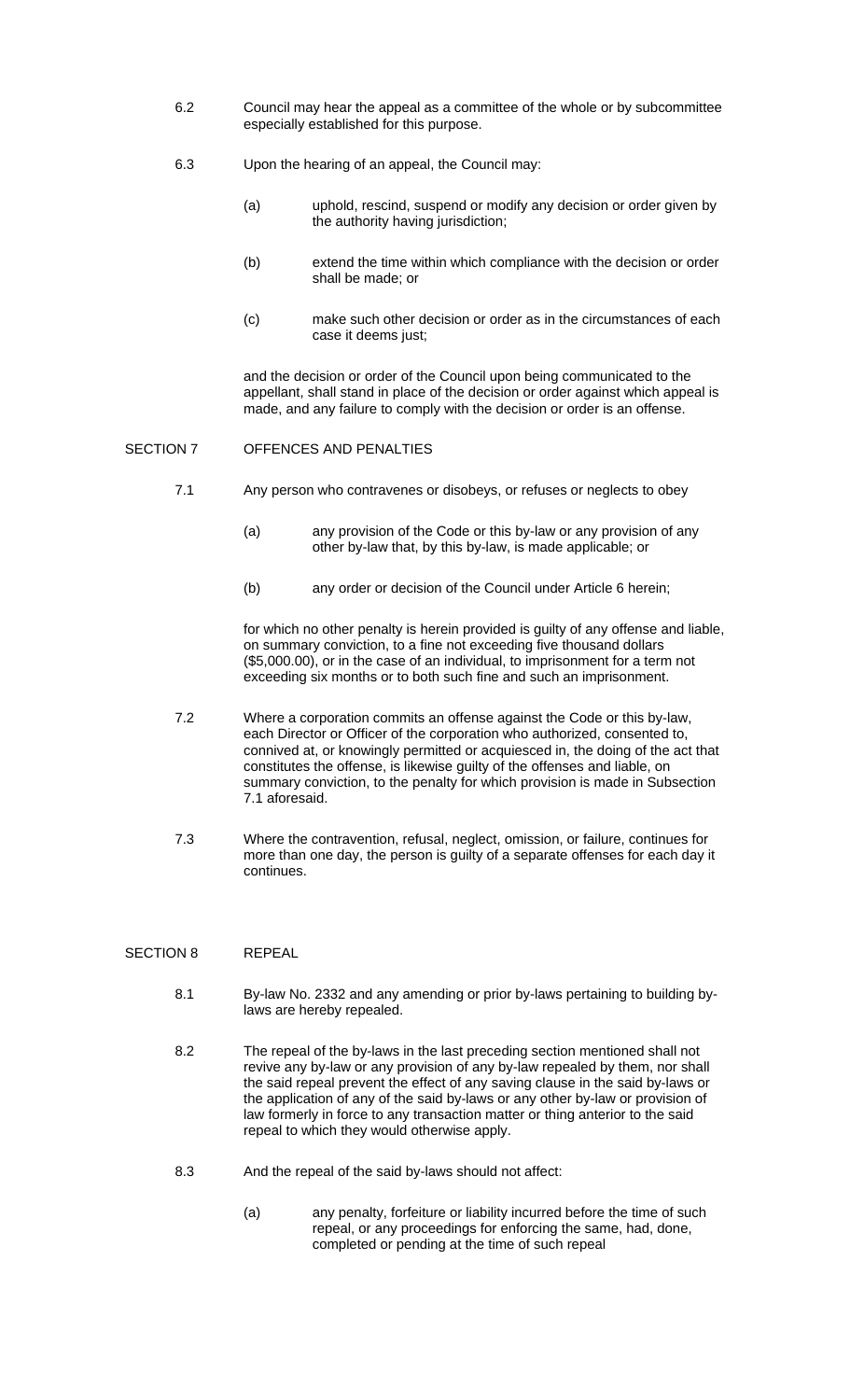| (b) | any action, suit, judgment, decree, certificate, execution, process, |
|-----|----------------------------------------------------------------------|
|     | order, rule or any proceeding, matter or thing whatever, respecting  |
|     | the same had, done, made, entered, granted, completed, pending,      |
|     | existing or in force at the time of such repeal;                     |

- (c) any act, deed, right, title, interest, grant, assurance, registry, rule, regulation, contract, lien, charge, matter or thing had, done, made, acquired, established or existing at the time of such repeal;
- (d) any office, appointment, commission, salary, allowance, security, duty or any matter or thing appertaining thereto at the time of such repeal
- (e) any bond, note, debenture, debt, or other obligation made, executed, or entered into by the Corporation at the time of such repeal;
- (f) shall and such repeal defeat, disturb, invalidate, or prejudicially affect any other matter or thing whatsoever had, done, completed, existing or pending at the time of such repeal.

DONE AND PASSED as a By-Law of the Town of Neepawa at the Beautiful Plains County Court Building in Neepawa, in the Province of Manitoba this  $10^{th}$  day of Manitoba this  $10^{th}$ \_March\_\_\_\_\_\_\_\_\_\_\_\_\_\_\_\_ , 1998.

\_\_\_\_\_\_\_\_\_\_\_\_\_\_\_\_\_\_\_\_\_\_

 $\overline{\phantom{a}}$  , which is a set of the set of the set of the set of the set of the set of the set of the set of the set of the set of the set of the set of the set of the set of the set of the set of the set of the set of th

TOWN OF NEEPAWA

MAYOR

MUNICIPAL ADMINISTRATOR

| Read a first time this  | 24 <sup>th</sup> | day of | February | . 1998. |
|-------------------------|------------------|--------|----------|---------|
| Read a second time this | $24^{\text{th}}$ | day of | February | . 1998. |
| Read a third time this  | 10 <sup>th</sup> | day of | March    | . 1998. |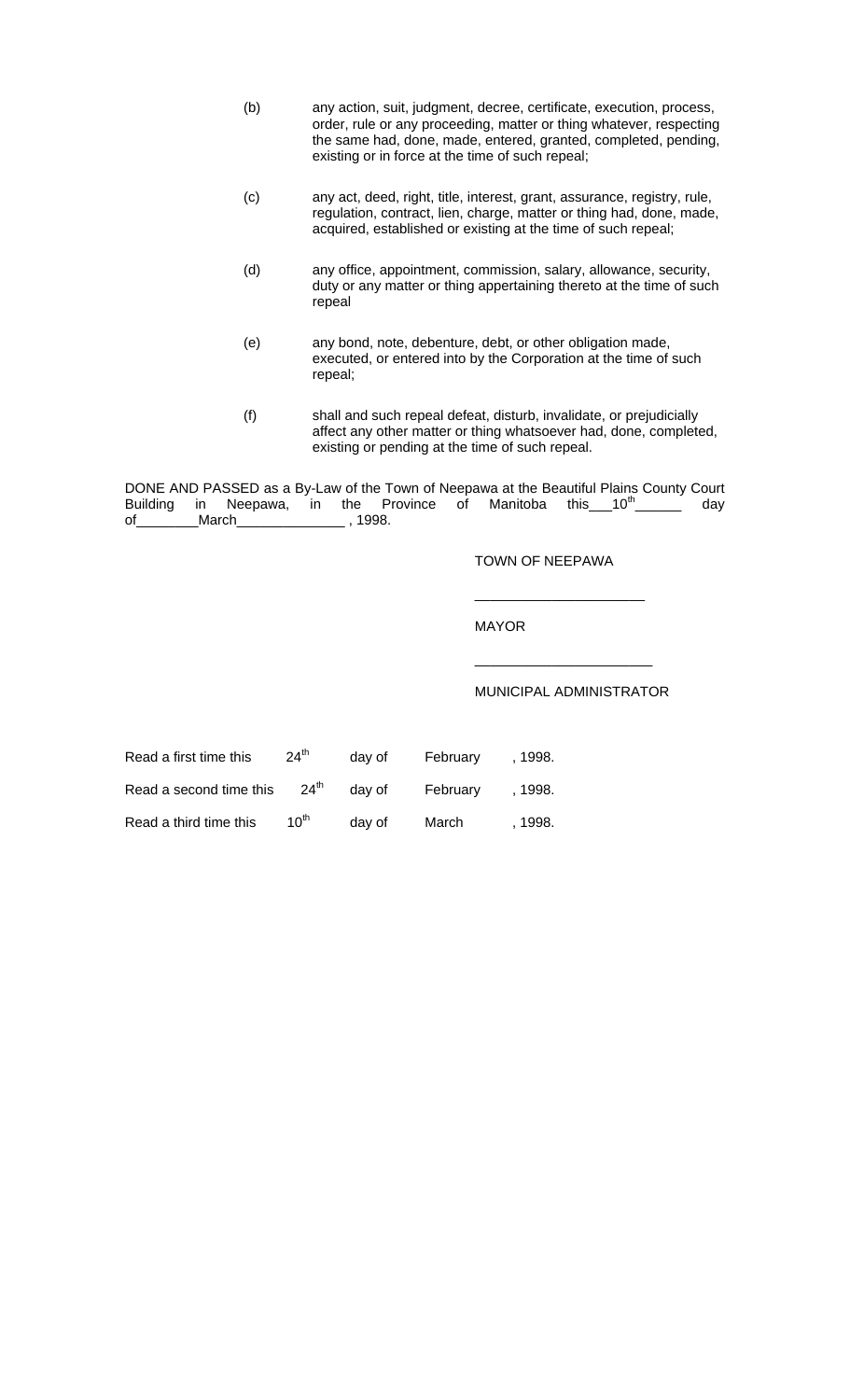## **SCHEDULE " A " '***This is Schedule "A" to By-Law" No.* **2910** *respecting "Classes of Permits and Permit Fees"*

## **Class of Permit** Fees

1) Building Permit

2) Demolition Permit

3) Plumbing Permit

4) Partial Permit

5) Conditional Permit

6) Change of Use Permit

7) Occupancy Permit

8) Sign Permit

## **SCHEDULE "B"**

# **This is Schedule "B" to By-Law No. 2910 respecting**

**List of Plans or Working Drawings to accompany applications for permits**

I) The Site Plan 2) Floor Plans 3) Foundation Plans 4) Framing Plans 5) Roof Plans

6) Reflected Ceiling Plans

7) Sections and Details

8) Building Elevations

9) Electrical Drawings

I0) Heating, Ventilation and Air Conditioning Drawings

II) Plumbing Drawings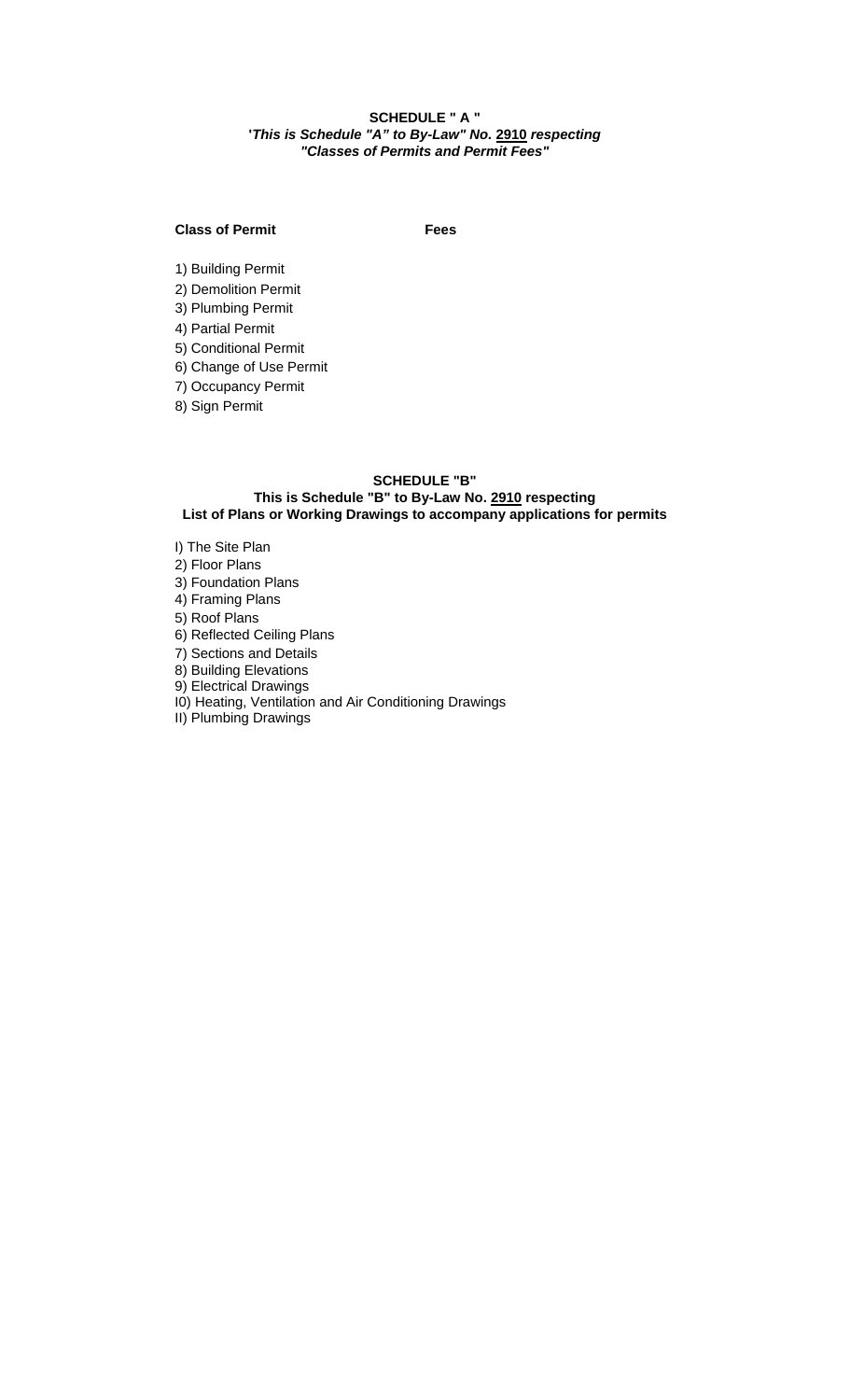#### **Schedule C Pursuant to Subsection 4.2.1.4 of the Building Bylaw**  Note: To be submitted prior to issuance of a Building Permit The information provided is relied upon by the authority having jurisdiction. **ASSURANCE OF RETENTION OF PROFESSIONAL**

\_\_\_\_\_\_\_\_\_\_\_\_\_\_\_\_\_\_\_\_\_\_\_\_\_\_\_ \_\_\_\_\_\_\_\_\_\_\_\_\_\_\_\_\_\_\_

\_\_\_\_\_\_\_\_\_\_\_\_\_\_\_\_\_\_\_\_\_\_\_\_\_\_\_\_\_\_\_\_\_\_\_\_\_\_\_\_\_\_\_\_\_\_\_\_\_\_\_\_\_\_\_\_\_\_\_\_\_\_\_\_\_\_\_\_\_\_\_\_\_\_\_\_\_

\_\_\_\_\_\_\_\_\_\_\_\_\_\_\_\_\_\_\_\_\_\_\_\_\_\_\_\_\_\_\_\_\_\_\_\_\_\_\_\_\_\_\_\_\_\_\_\_\_\_\_\_\_\_\_\_\_\_\_\_\_\_\_\_\_\_\_\_\_\_\_\_\_\_\_\_\_

\_\_\_\_\_\_\_\_\_\_\_\_\_\_\_\_\_\_\_\_\_\_\_\_\_\_\_\_\_\_\_\_\_\_\_\_\_\_\_\_\_\_\_\_\_\_\_\_\_\_\_\_\_\_\_\_\_\_\_\_\_\_\_\_\_\_\_\_\_\_\_\_\_\_\_\_\_

RE: Design and Inspection of Construction by a professional engineer or architect, known as the "Prime Consultant"

The Authority Having Jurisdiction

\_\_\_\_\_\_\_\_\_\_\_\_\_\_\_\_\_\_\_\_\_\_\_\_\_\_\_ Date

Dear Sir

RE:

(Address of Project)

\_\_\_\_\_\_\_\_\_

\_\_\_\_\_\_\_\_\_

Legal Description of Project)

The undersigned has retained as the Prime Consultant,

to undertake and/or coordinate the design and inspections of the applicable registered professionals required for this project in order to ascertain that the design will comply and construction of the project will substantially conform in all material respects with the current Building Code and other applicable safety standards, except the construction safety aspects.

As used herein, inspections shall mean such reviews of the work at the project site and at fabrication locations, where applicable, as the registered professional, on the basis of professional discretion, considers necessary in order to ascertain that the work conforms in all respects to the plans and supporting documents prepared by the registered professional for which he permit is issued by the municipality for the pr project. This includes keeping records of all site visits and any corrective action taken as a result thereof

The owner and the prime consultant will notify the Authority Having Jurisdiction in writing prior to any intended termination of or by the prime consultant. It is understood that work on the above project will cease as of the effective date of such termination, until such time as a new appointment is made.

The owner hereby certifies that all required Municipal and Provincial Permits and other required authorizations will be obtained prior to the commencement of construction. **Prime Consultant's Information Consultant's Information Owner's Information** 

\_\_\_\_\_\_\_\_\_\_\_\_\_\_\_\_\_\_\_\_\_\_\_ \_\_\_\_\_\_\_\_\_\_\_\_\_\_\_\_\_\_\_\_\_\_\_

\_\_\_\_\_\_\_\_\_\_\_\_\_\_\_\_\_\_\_\_\_\_\_ \_\_\_\_\_\_\_\_\_\_\_\_\_\_\_\_\_\_\_\_\_\_\_

 $\frac{1}{\sqrt{2}}$  ,  $\frac{1}{\sqrt{2}}$  ,  $\frac{1}{\sqrt{2}}$  ,  $\frac{1}{\sqrt{2}}$  ,  $\frac{1}{\sqrt{2}}$  ,  $\frac{1}{\sqrt{2}}$  ,  $\frac{1}{\sqrt{2}}$  ,  $\frac{1}{\sqrt{2}}$  ,  $\frac{1}{\sqrt{2}}$  ,  $\frac{1}{\sqrt{2}}$  ,  $\frac{1}{\sqrt{2}}$  ,  $\frac{1}{\sqrt{2}}$  ,  $\frac{1}{\sqrt{2}}$  ,  $\frac{1}{\sqrt{2}}$  ,  $\frac{1}{\sqrt{2}}$ 

Prime Consultant's Name (print) Owner's Name (Print)

**\_\_\_\_\_\_\_\_\_\_\_\_\_\_\_\_\_\_\_\_\_\_\_** 

**Address (Print)** 

Occupation (print)

Prime Consultant's Signature **Consultant's Signature Consultant's Signature Consultant Consultant Consultant Consultant Consultant Consultant Consultant Consultant Consultant Consultant Consultant** agent's signature

\_\_\_\_\_\_\_\_\_\_\_\_\_\_\_\_\_\_\_\_\_\_\_ Date \_\_\_\_\_\_\_\_\_\_\_\_\_\_\_\_\_\_\_

(Affix Coordinating Professional's Seal here)

Title of Agent (if applicable) (Print)

\_\_\_\_\_\_\_\_\_\_\_\_\_\_\_\_\_\_\_\_\_\_\_\_\_\_\_\_\_

Address (Print)

The Corporate Seal of

was hereunto affixed in the presence of

\_\_\_\_\_\_\_\_\_\_\_\_\_\_\_\_\_\_\_\_\_\_\_\_\_\_\_\_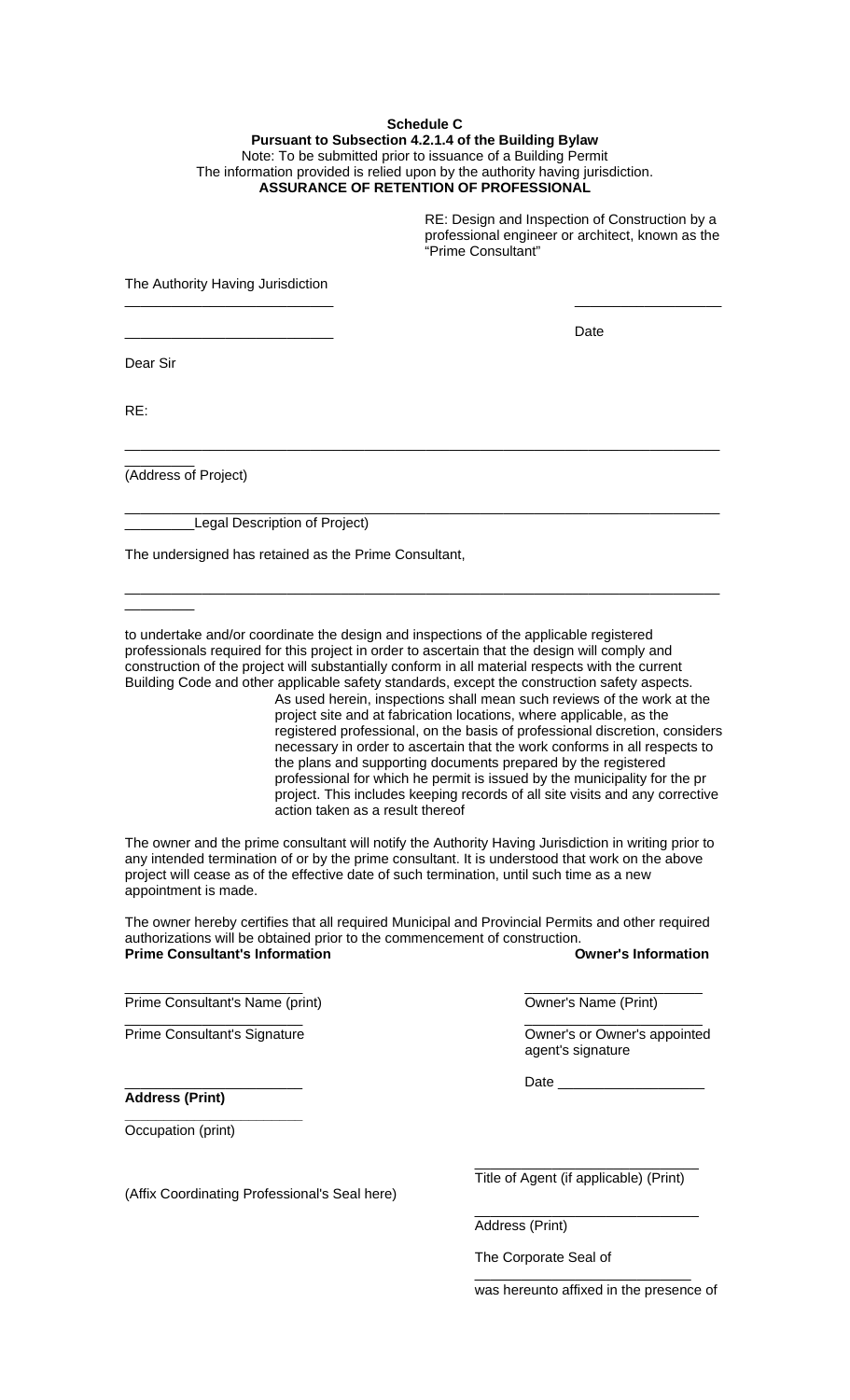(Print name of witness)

(Affix Owner's Corporate Seal here)

\_\_\_\_\_\_\_\_\_\_\_\_\_\_\_\_\_\_\_\_\_\_\_\_\_\_\_\_

The above must be signed by the owner or the owner's appointed agent. The signature must be witnessed by the prime consultant. If the owner is a company, the corporate seal of the company must be affixed to the document in the presence of its duly authorized officers. The officers must also sign, setting forth their positions in the company. The prime consultant is to be registered in the Province of Manitoba as a member in good standing in the Association of Architects or the Association of Professional Engineers

#### **Schedule D**  Pursuant to Subsection 4.2.1.4 of the Building By-law

Note: To be submitted prior to issuance of a Building Permit Separate form to be submitted by each registered professional. The information provided is relied upon by the Authority Having **Jurisdiction** 

## A**SSURANCE OF PROFESSIONAL DESIGN AND COMMITMENT FOR INSPECTION**

| The Authority Having Jurisdiction                                                             | Date |
|-----------------------------------------------------------------------------------------------|------|
| (Address)                                                                                     |      |
|                                                                                               |      |
| Dear Sir:                                                                                     |      |
|                                                                                               |      |
|                                                                                               |      |
| (Legal Description of Project)                                                                |      |
| The undersigned hereby gives assurance that the design of the (initial applicable item/items) |      |
| <b>ARCHITECTURAL</b><br><b>STRUCTURAL</b><br><b>MECHANICAL</b>                                |      |

| <b>STRUCTURAL</b>               |
|---------------------------------|
| <b>MECHANICAL</b>               |
| <b>PLUMBING</b>                 |
| <b>FIRE SUPPRESSION SYSTEMS</b> |
| <b>ELECTRICAL</b>               |
| <b>GEO-TECHNICAL -temporary</b> |
| <b>GEO-TECHNICAL -permanent</b> |

components of the project as shown on the plans and supporting documents prepared by this registered professional conform to all the applicable requirements of all applicable acts, regulations and by-laws. Further, the undersigned will be responsible for inspections of the above referenced components during construction.

The undersigned also assures competence in the necessary fields of expertise to undertake the project on the basis of training, ability and expertise in the appropriate professional and technical disciplines.

> As used herein, inspections shall mean such reviews of the work at the project site and at fabrication locations, where applicable, as the registered professional, on the basis of professional discretion, considers necessary in order to ascertain that the work conforms in all respects to the plans and supporting documents prepared by this registered professional for which the building permit is issued by the municipality for the project. This includes keeping records of all site visits and any corrective action taken as a result thereof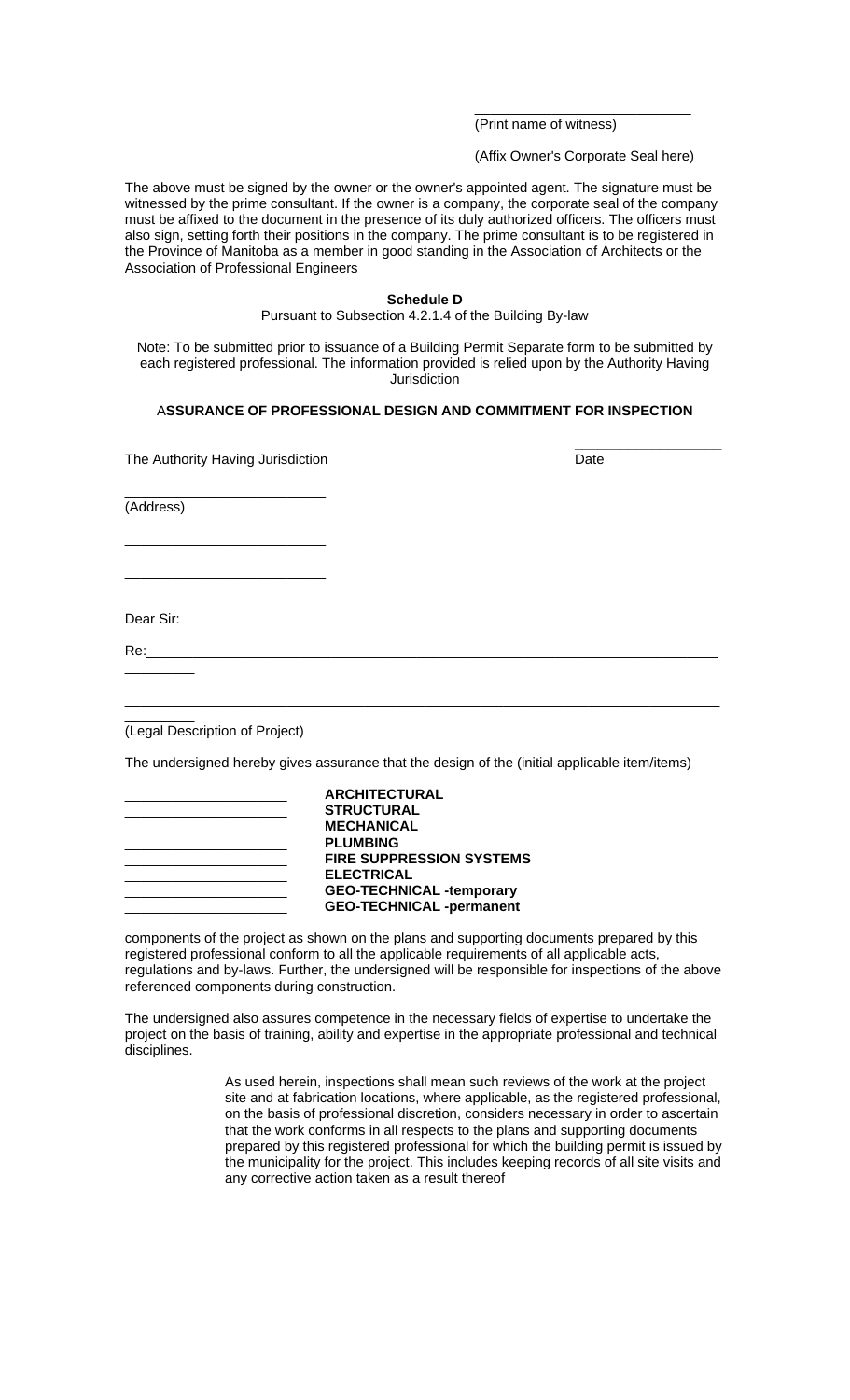The undersigned also undertakes to notify the Authority Having Jurisdiction in writing as soon as practical if his contract for inspection is terminated at any time during construction.

| Name                                                                         | Date                                                                                                                                                                                                                           |
|------------------------------------------------------------------------------|--------------------------------------------------------------------------------------------------------------------------------------------------------------------------------------------------------------------------------|
| (print)                                                                      |                                                                                                                                                                                                                                |
|                                                                              |                                                                                                                                                                                                                                |
| Signed                                                                       |                                                                                                                                                                                                                                |
| Address                                                                      |                                                                                                                                                                                                                                |
| Phone                                                                        |                                                                                                                                                                                                                                |
|                                                                              | Affix PROFESSIONAL SEAL here                                                                                                                                                                                                   |
| If the Registered Professional is a member of a firm, complete the following |                                                                                                                                                                                                                                |
|                                                                              |                                                                                                                                                                                                                                |
| and I sign this letter on behalf of myself and the firm.                     | (Print name of firm)                                                                                                                                                                                                           |
| Association of Professional Engineers.                                       | Note: The above letter must be signed by a registered professional who is registered in the<br>Province of Manitoba as a member in good standing in the Association of Architects or the                                       |
|                                                                              | <b>Schedule E</b>                                                                                                                                                                                                              |
|                                                                              | Pursuant to Subsection 4.2.1.5 of the Building By-law                                                                                                                                                                          |
|                                                                              | Note: To be submitted prior to issuance of a Building Permit                                                                                                                                                                   |
|                                                                              | The information provided is relied upon by the authority having jurisdiction                                                                                                                                                   |
|                                                                              |                                                                                                                                                                                                                                |
|                                                                              | <b>LETTER OF ASSURANCE</b>                                                                                                                                                                                                     |
| The Authority Having Jurisdiction                                            | Date: the contract of the contract of the contract of the contract of the contract of the contract of the contract of the contract of the contract of the contract of the contract of the contract of the contract of the cont |
|                                                                              |                                                                                                                                                                                                                                |
| (Address)                                                                    |                                                                                                                                                                                                                                |
|                                                                              |                                                                                                                                                                                                                                |
|                                                                              |                                                                                                                                                                                                                                |
| Dear Sir:                                                                    |                                                                                                                                                                                                                                |
|                                                                              |                                                                                                                                                                                                                                |
|                                                                              |                                                                                                                                                                                                                                |
| (Legal Description of Project)                                               |                                                                                                                                                                                                                                |
| with all applicable acts, regulations and by-laws.                           | The undersigned agrees to undertake and/or coordinate the design review of this project in order<br>to ensure that the design will comply and construction of the project will conform in all respects                         |
| authorizations will be obtained prior to the commencement of construction.   | The owner hereby certifies that all required Municipal and Provincial Permits and other required                                                                                                                               |
| Designer's Information                                                       | Owner's Information                                                                                                                                                                                                            |
| Name (Print)                                                                 | Owner's Name (print)                                                                                                                                                                                                           |

Signature Owner's or Owner's appointed agent's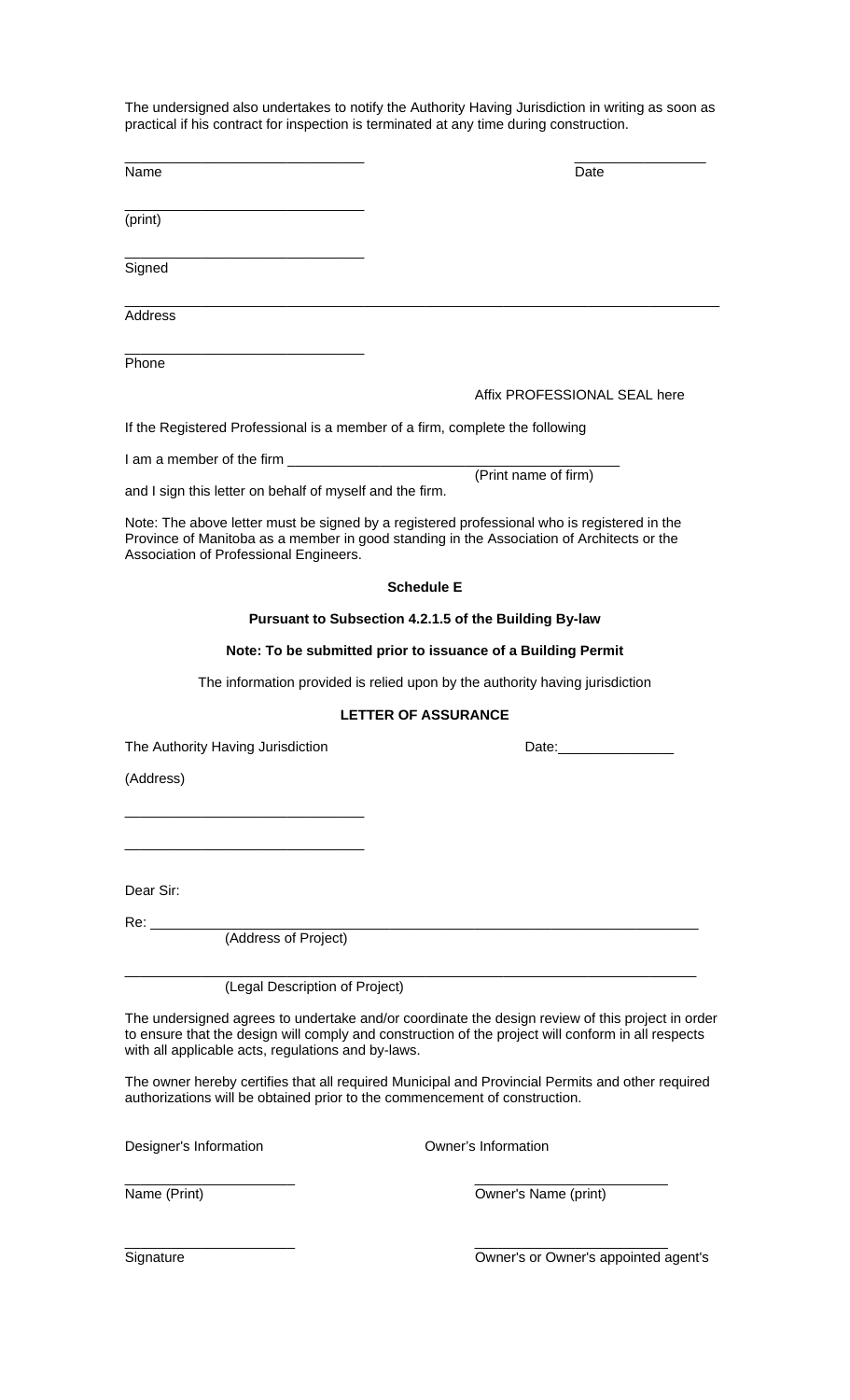Address (Print) Date

(Print)

**Certification or License Address (Print)** 

\_\_\_\_\_\_\_\_\_\_\_\_\_\_\_\_\_\_\_\_\_\_\_\_\_\_\_\_\_\_\_\_\_\_ \_\_\_\_\_\_\_\_\_\_\_\_\_\_\_\_\_\_

\_\_\_\_\_\_\_\_\_\_\_\_\_\_\_\_\_\_\_\_\_\_\_\_\_\_\_\_\_\_\_\_\_\_ \_\_\_\_\_\_\_\_\_\_\_\_\_\_\_\_\_\_\_ Occupation (Print) **Title of Agent (If applicable)** 

\_\_\_\_\_\_\_\_\_\_\_\_\_\_\_\_\_\_\_\_\_\_\_\_\_\_\_\_\_\_\_\_\_\_ \_\_\_\_\_\_\_\_\_\_\_\_\_\_\_\_\_\_\_

The Corporate Seal of

was hereunto affixed in the presence of

 (Print name and office of signatory) (Affix Owner's Corporate Seal here)

The above must be signed by the owner or the owner's appointed agent. If the owner is a company, the corporate seal of the company must be affixed to the document in the presence of its duly authorized officers. The officers must also sign, setting forth their positions in the company.

 $\frac{1}{\sqrt{2}}$  , and the state of the state of the state of the state of the state of the state of the state of the state of the state of the state of the state of the state of the state of the state of the state of the sta

#### **Schedule F**

Pursuant to Subsection 4.2.3.2 of the Building By-law

Note: To be submitted after completion of the project but prior to official occupancy The information provided is relied upon the authority having jurisdiction.

## **ASSURANCE OF COMPLIANCE**

The Authority Having Jurisdiction example and Date Late Date Date

\_\_\_\_\_\_\_\_\_\_\_\_\_\_\_\_\_\_\_\_\_\_\_\_\_\_\_

\_\_\_\_\_\_\_\_\_\_\_\_\_\_\_\_\_\_\_\_\_\_\_\_\_\_\_

\_\_\_\_\_\_\_\_\_\_\_\_\_\_\_\_\_\_\_\_\_\_\_\_\_\_\_ Address

Dear Sir:

Re:\_\_\_\_\_\_\_\_\_\_\_\_\_\_\_\_\_\_\_\_\_\_\_\_\_\_\_\_\_\_\_\_\_\_\_\_\_\_\_\_\_\_\_\_\_\_\_\_\_\_\_\_\_\_\_\_\_\_\_\_\_\_\_\_\_\_\_\_\_\_\_\_\_\_ (Address of Project)

\_\_\_\_\_\_\_\_\_\_\_\_\_\_\_\_\_\_\_\_\_\_\_\_\_\_\_\_\_\_\_\_\_\_\_\_\_\_\_\_\_\_\_\_\_\_\_\_\_\_\_\_\_\_\_\_\_\_\_\_\_\_\_\_\_\_\_\_\_\_\_\_\_\_\_\_\_ (Legal Description of Project)

\_\_\_\_\_\_\_\_\_\_\_\_\_\_\_\_\_\_\_\_\_\_\_\_\_\_\_\_

I hereby certify that all aspects of the project conform with the plan and supporting documents which were submitted prior to receiving a building permit and that the construction conforms to the Manitoba Building Code. I further certify that there are no outstanding Municipal or Provincial approvals, permits or other requirements pertaining to the use or occupancy of this project.

\_\_\_\_\_\_\_\_\_\_\_\_\_\_\_\_\_\_\_\_\_\_\_\_\_\_\_\_ Name (print) Date \_\_\_\_\_\_\_\_\_\_\_\_\_\_\_\_\_\_\_\_\_

\_\_\_\_\_\_\_\_\_\_\_\_\_\_\_\_\_\_\_\_\_\_\_\_\_\_\_\_ **Signed** 

Address

\_\_\_\_\_\_\_\_\_\_\_\_\_\_\_\_\_\_\_\_\_\_\_\_\_\_\_\_ Phone